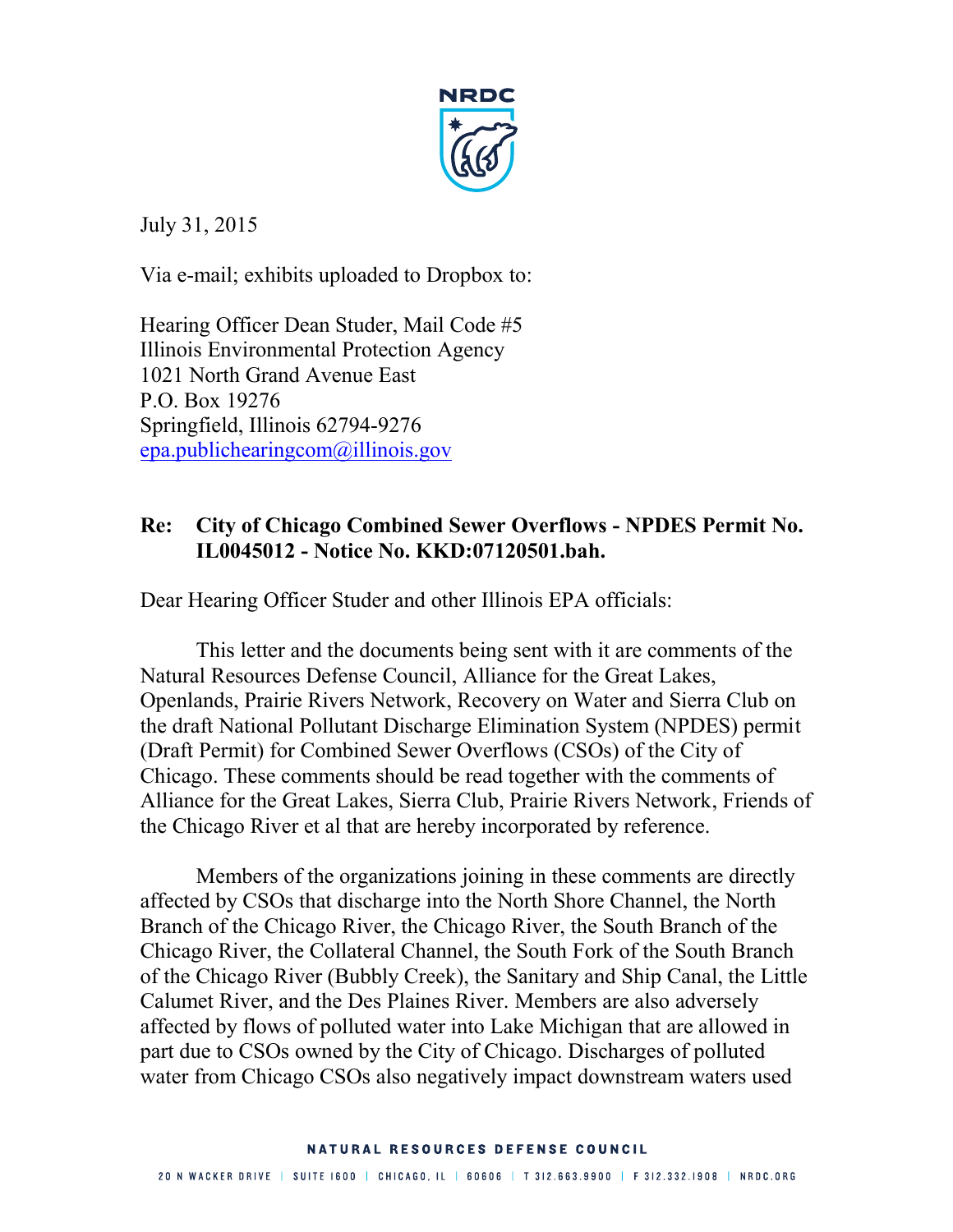and enjoyed by members, including the Lower Des Plaines River and the Illinois River.

Members of the commenting organizations drink water from, boat, fish and swim in, hike, and observe wildlife near waters affected by the CSOs at issue. Many members of these organizations would use these waters more frequently were they not affected by pollution from the Chicago CSOs and other sources of pollution into these waters.

#### **SUMMARY OF COMMENTS and OBJECTIONS**

 $\overline{a}$ 

The City of Chicago, along with the United States Environmental Protection Agency (U.S. EPA), Illinois Environmental Protection Agency (IEPA), and the Metropolitan Water Reclamation District of Greater Chicago (MWRD), have recognized the importance of protecting Lake Michigan, the Chicago Area Waterways  $(CAWS)^{1}$  the Des Plaines River and the Illinois River from polluted  $CSOs<sup>2</sup>$  As a result of much work done by public and private entities, important improvements have been made to the CAWS and the Lower Des Plaines River.<sup>3</sup> However, the goals of the Clean Water Act are far from being achieved. Without additional actions, the hard won improvements in water quality that have opened sections of the

<sup>&</sup>lt;sup>1</sup> The portion of the affected waters known as the Chicago Area Waterways include the North Shore Channel; the portion of the North Branch of the Chicago River below the confluence of the North Branch and the North Shore Channel; the Chicago River; the South Branch of the Chicago River; Bubbly Creek; the Chicago Sanitary and Ship Canal (CSSC); the Cal Sag Channel; the portion of the Little Calumet below its connection with the Cal Sag Channel; Lake Calumet; and the Calumet River.

 $2$  E.g. Report to Congress Combined Sewer Overflows to the Lake Michigan Basin (2007)

http://water.epa.gov/polwaste/npdes/cso/upload/cso\_reporttocongress\_lakemichigan.pdf (Ex. A); Letter of Commissioner Thomas H. Powers to Amy Dragovich, April 24, 2014 (Ex. B); Hey and Assoc., Des Plaines River Use Attainability Analysis (2003)(Ex C); CDM, Chicago Area Waterway Use Attainability Analysis, August 2007 (Ex.D), IEPA, Statement of Reasons, August 2007 (Ex, E) p.22; MWRD, Petition for Variance from Dissolved Oxygen Standards, PCB 2016-028, (Ex F). Letter of Linda Holst (Region 5) to IPCB, April 15, 2010 (Ex. G).

 $3$  Hey and Assoc., Des Plaines River Use Attainability (2003) (Ex. C) pp. 2-34 to 2-38 (showing progress but continuing violations in Des Plaines); CDM, Chicago Area Waterway Use Attainability Analysis, August 2007 (Ex. D) p. 3-13, 4-87 (showing progress and continuing violations in CAWS), IEPA, Statement of Reasons, August 2007 (Ex. E) p.22. IPCB, R08-9 (Subdocket C) Opinion and Order of the Board, Nov. 21, 2013.

Comment on Draft NPDES Permit No. IL0045012 Notice No. KKD:07120501.bah City of Chicago CSOs.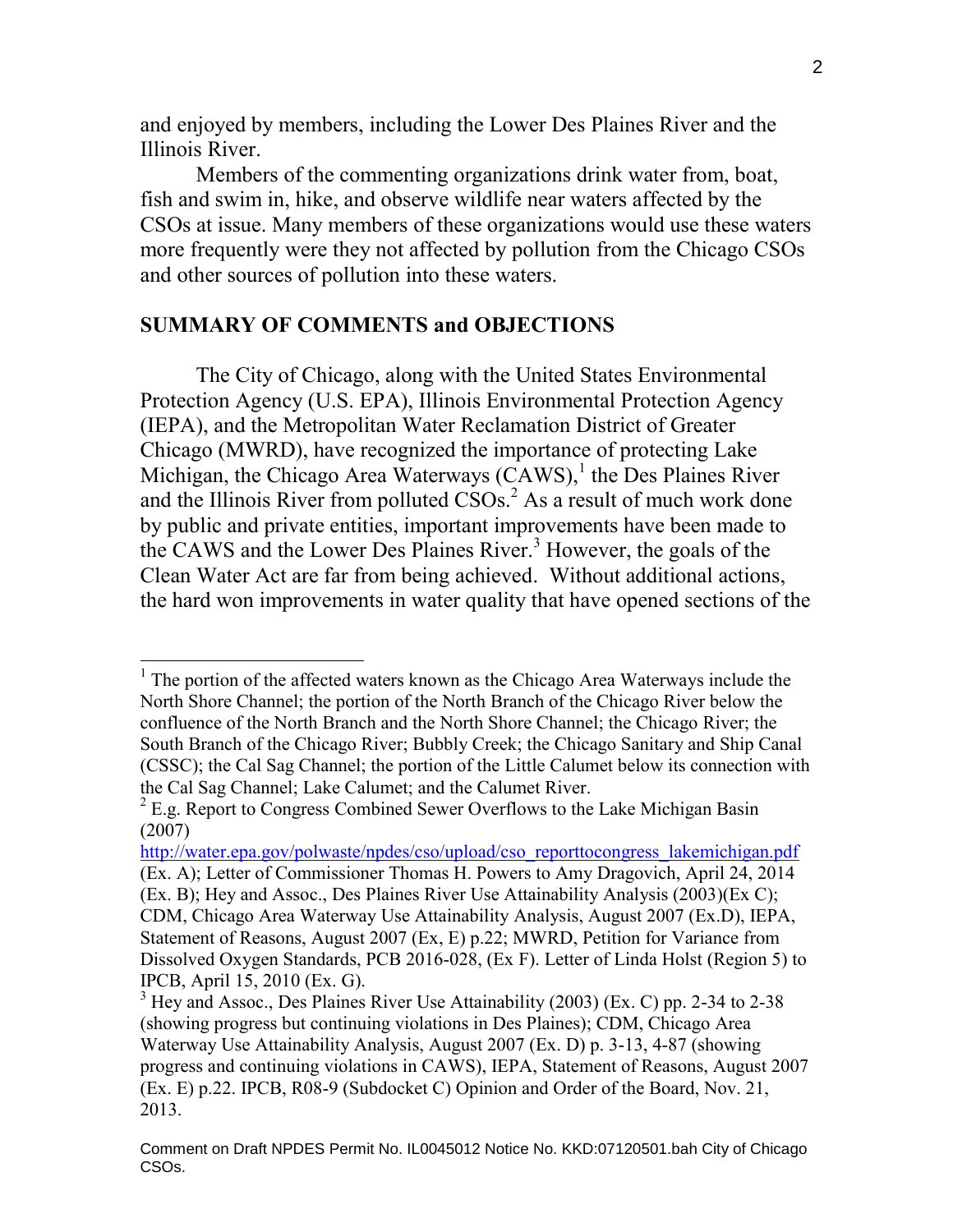CAWS to increased recreational use and greater fish species diversity could be lost.

Indeed, the Clean Water Act (CWA) requires that much more work be done. In particular, it is imperative that the NPDES permit addressing the 184 or more CSO overflows owned by the City of Chicago set forth a detailed plan for controlling discharges from those overflows so as to prevent violations of water quality standards and that the City of Chicago's permit otherwise comply fully with the CWA, including the requirements of the EPA 1994 CSO policy (CSO Policy), which has been incorporated by reference into the CWA.<sup>4</sup>

As will be discussed in further detail below, the Draft Permit must be strengthened in the following respects:

- Special conditions should be incorporated into the permit requiring prompt development and implementation of a detailed LTCP. No long-term control plan (LTCP) has been developed, let alone properly adopted, with regard to the City's CSO discharges. An essential element of the development of an LTCP is determining whether it will prevent violations of water quality standards. It does not appear that the City has started the necessary analysis that would enable adoption of the required LTCP. In light of this delay, the permit must include a proscriptive and enforceable schedule for developing and implementing an LTCP.
- The LTCP must be drafted recognizing that the Tunnel and Reservoir Plan (TARP) is not expected to address all Chicago area CSOs that cause violations of water quality standards. MWRD has directly acknowledged in public documents that TARP will not ensure compliance with CWA obligations for all dischargers into the CAWS and Lake Michigan, including the City. $<sup>5</sup>$  Further, MWRD, the U.S.</sup> EPA and IEPA have expressly taken the position that U.S. EPA and

<sup>4</sup> U.S. EPA CSO Control Policy, 59 Fed. Reg. 18689 (April 19, 1994) Section I.A., available at http://water.epa.gov/polwaste/npdes/cso/upload/owm0111.pdf. In 2000, Congress enacted the Wet Weather Water Quality Act expressly incorporating the CSO Policy in its entirety into the CWA through new CWA  $\S$  402(q), 33 U.S.C.  $\S$  1342(q).  $<sup>5</sup>$  MWRD Petition for Variance pp. 16-28 (Ex. F).</sup>

Comment on Draft NPDES Permit No. IL0045012 Notice No. KKD:07120501.bah City of Chicago CSOs.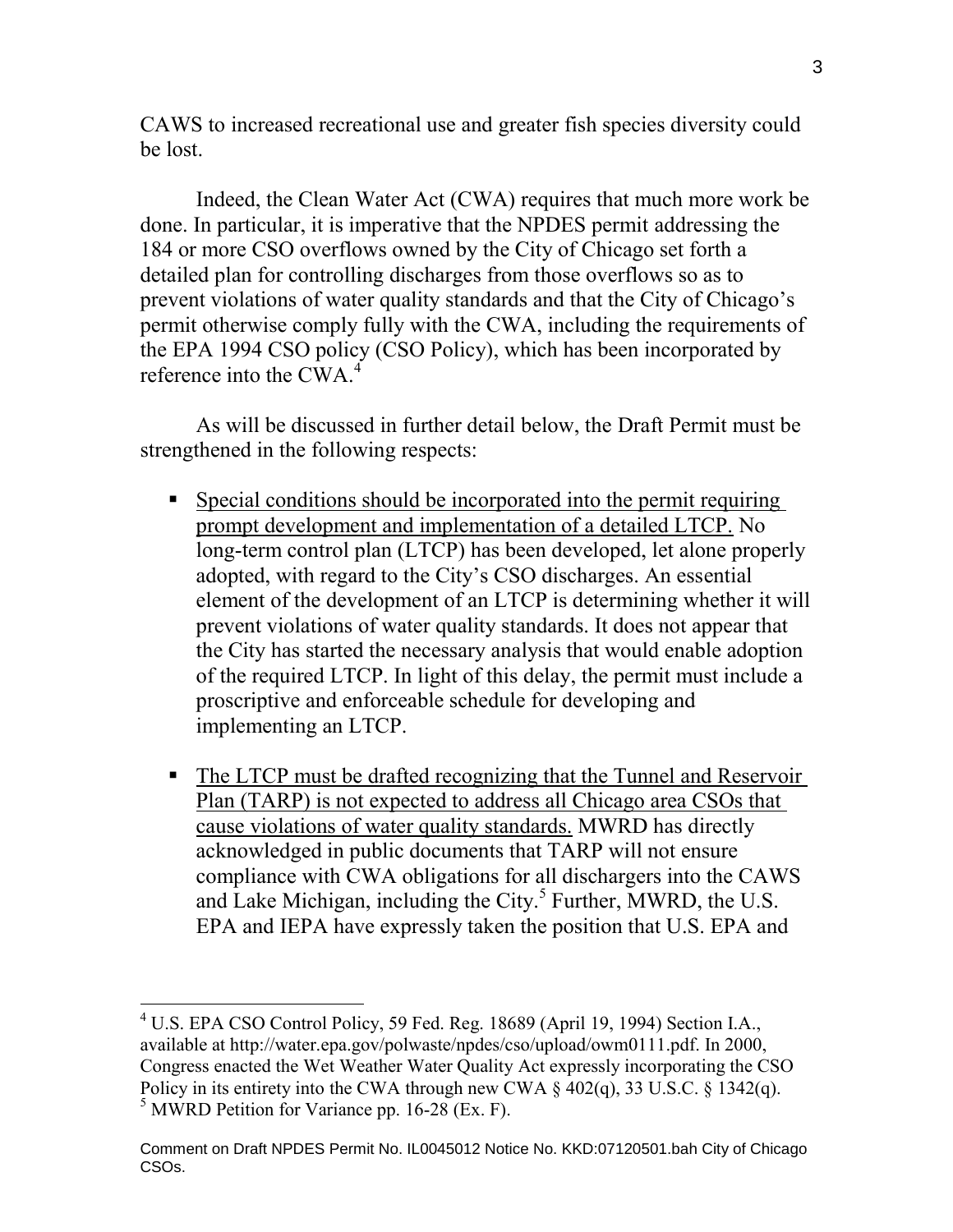IEPA's 2011 consent decree with MWRD and the MWRD NPDES permits do not address Chicago's CSOs.<sup>6</sup>

- The LTCP plan must take into account recent changes to the dissolved oxygen, chloride and pathogen water quality standards applicable to the CAWS and Upper Dresden Island Pool of the Des Plaines River. The Illinois Pollution Control Board (IPCB) recently strengthened numerous criteria applying to waters affected by the Chicago  $CSOs.^7$
- The LTCP should consider a wide range of potential green infrastructure and CSO treatment alternatives, and the permit should spell out in detail what should be done to analyze these alternatives. Advances in the understanding of the effectiveness of green infrastructure and CSO treatment should make it practical to address much of the Chicago CSOs in this manner.
- The permit should require a study in the LTCP of the costs and benefits of constructing increased stormwater conveyance to prevent CSOs and flooding on the North Side of Chicago and to address Bubbly Creek. In view of new evidence, and other information discussed below, that increased capacity is needed for conveyance to the McCook Reservoir of stormwater from the North Side of Chicago and to prevent CSOs to Bubbly Creek, the City should be required to determine what additional conveyance is physically possible and economically achievable.
- The permit must provide for public comment on the draft LTCP. Public participation is an essential element of LTCP development under the CSO policy, hence the LTCP timetable must build in all required public comment opportunities.

<sup>&</sup>lt;sup>6</sup> Reply of the United States and State of Illinois to Plaintiff-Intervenors' Responses in Opposition to Entry of Consent Decree, p. 37-9 (Ex. H).

 $7$  IPCB, in Case No. R2008-09(d), recently established new water quality criteria designed to protect recreation and aquatic life for the CAWS. See Order and Opinion of the Board, June 18, 2015, In the Matter of: Water Quality Standards and Effluent Limitations for the Chicago Area Waterways System and Lower Des Plaines River: Proposed Amendments to 35 Ill. Adm. Code §§ 301, 302, 303 and 304. Earlier in that proceeding, IPCB issued a final rule on February 2, 2012 creating new recreational use designations – *inter alia*, "primary contact" and "incidental contact" for the CAWS.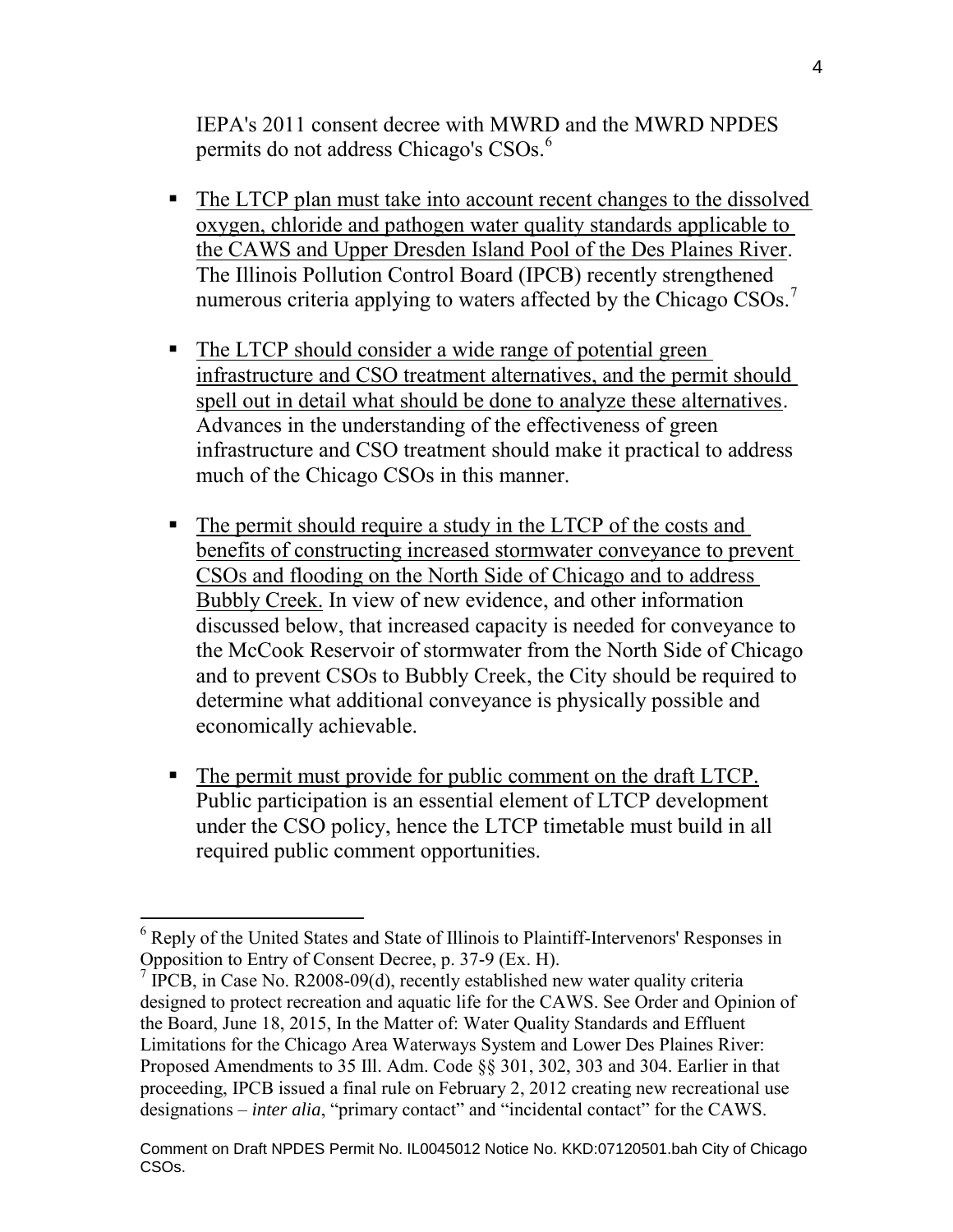- The LTCP and the Permit must spell out how the City is going to address each of the nine minimum controls (NMCs) required by the CSO policy. Merely stating, in Special Condition #3, No. 6, that the permittee must comply with the nine minimum controls and listing the controls, without providing details as to what the permittee must do fails to provide necessary guidance for the permittee, the public, and enforcement authorities.<sup>8</sup>
- Skimmer boats adequate to address the Chicago CSOs should be specifically required in the permit to implement the CSO policy minimum control regarding control of solids and floatable materials in CSOs. MWRD is not required by its permits to clean up floatables and other offensive conditions originating from Chicago CSO discharges, and, thus, the City cannot rely on it to do so.
- Public comment procedures should be spelled out in the permit that will allow public comment on and judicial review of the pollution prevention plans (PPP), the CSO operation and maintenance plans (CSO O&M plan) and the Public Notification Plan. As with the LTCP, the PPP, CSO O&M and Public Notification plans are key elements of the permit that must be developed in an open process subject to public review and comment.
- The section of the Draft Permit regarding sensitive uses (Special Condition #3 No. 7), should be substantially rewritten to recognize that there is now ongoing recreational primary contact use in every part of the CAWS except for a portion of the CSSC. All of the water body segments that have been designated as primary contact by the IPCB are in fact used for canoeing, jet skiing, kayaking, or other primary contact activities.
- Language that suggests that IEPA can make changes to the designated uses of receiving waters or determine that designated uses and applicable water quality standards can be ignored must be deleted. The language of Special Condition #3 No. 7 describes a process through which the permittee can choose what segments of the CAWS

<sup>&</sup>lt;sup>8</sup> IEPA should consider reorganizing and renumbering the permit provisions. Having numbered special conditions that include numerous numbered provisions makes reference to provisions somewhat more difficult.

Comment on Draft NPDES Permit No. IL0045012 Notice No. KKD:07120501.bah City of Chicago CSOs.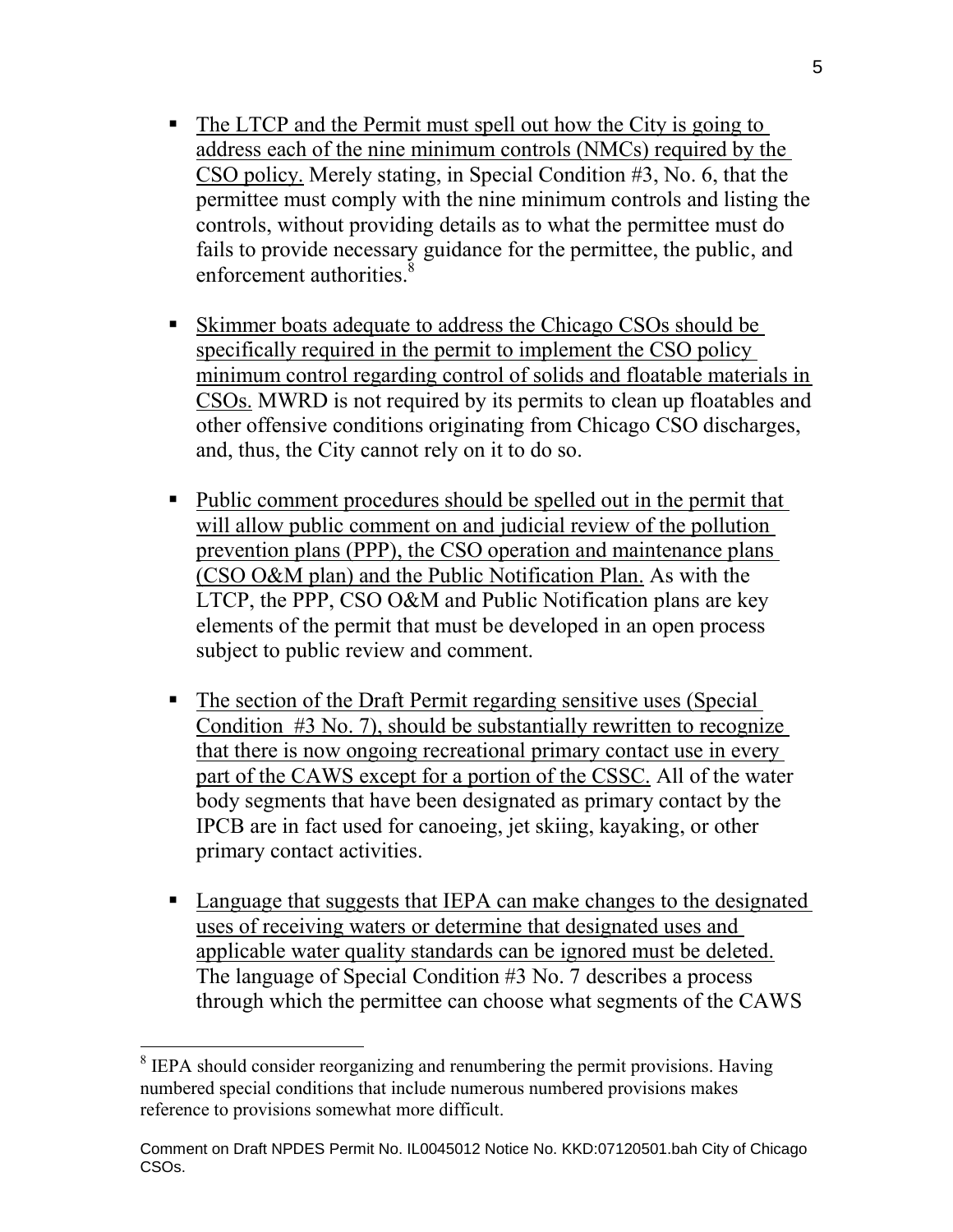it feels are not suitable for primary contact recreation and request that IEPA find that these waterbody segments are not "sensitive areas." An implication of this condition could be to circumvent the legally determined designated uses and applicable water quality standards in these same segments. Any such determination by the IEPA would fall well outside of the use attainability analysis (UAA) process described at 40 CFR  $\S$  131.10(g). Failure to protect those designated uses fully or to issue a permit that fails to ensure full compliance with all applicable water quality standards and protection of those designated uses is in conflict with the law. Removal of a designated use is a change in water quality standards that must be justified using one or more of the 40 CFR  $\S$  131.10(g) factors and is subject to approval by the IPCB and U.S. EPA. 40 CFR § 131.10(j). Indeed, the designated uses for many, if not all, of the segments were recently changed through a UAA that put in place more protective designated uses and water quality standards.

- Bubbly Creek should be designated as a sensitive area and studies should be undertaken to address the Chicago CSOs that discharge to Bubbly Creek (as well as the Racine Avenue Pumping Station). Testimony heard at the public hearing on this permit made clear that water recreation on Bubbly Creek, because of its location and protection from certain commercial traffic, has become an important existing use for numerous people. Studies should be undertaken as soon as possible to determine how Bubbly Creek can be made safer for recreational activities.
- Because it should be known whether the Sewer Use Ordinance mentioned in Special Condition #3 No. 9 exists, the permit should specify what should be done. It is unclear from the Fact Sheet and Draft Permit what the current situation is with regard to the ordinance. The agency should determine this and set forth appropriate conditions in light of known facts instead of generic requirements.
- Development of a plan to address violations of water quality standards should be made an immediate requirement of this permit under a revised Special Condition #3 No. 10. As shown by the IEPA's 303(d)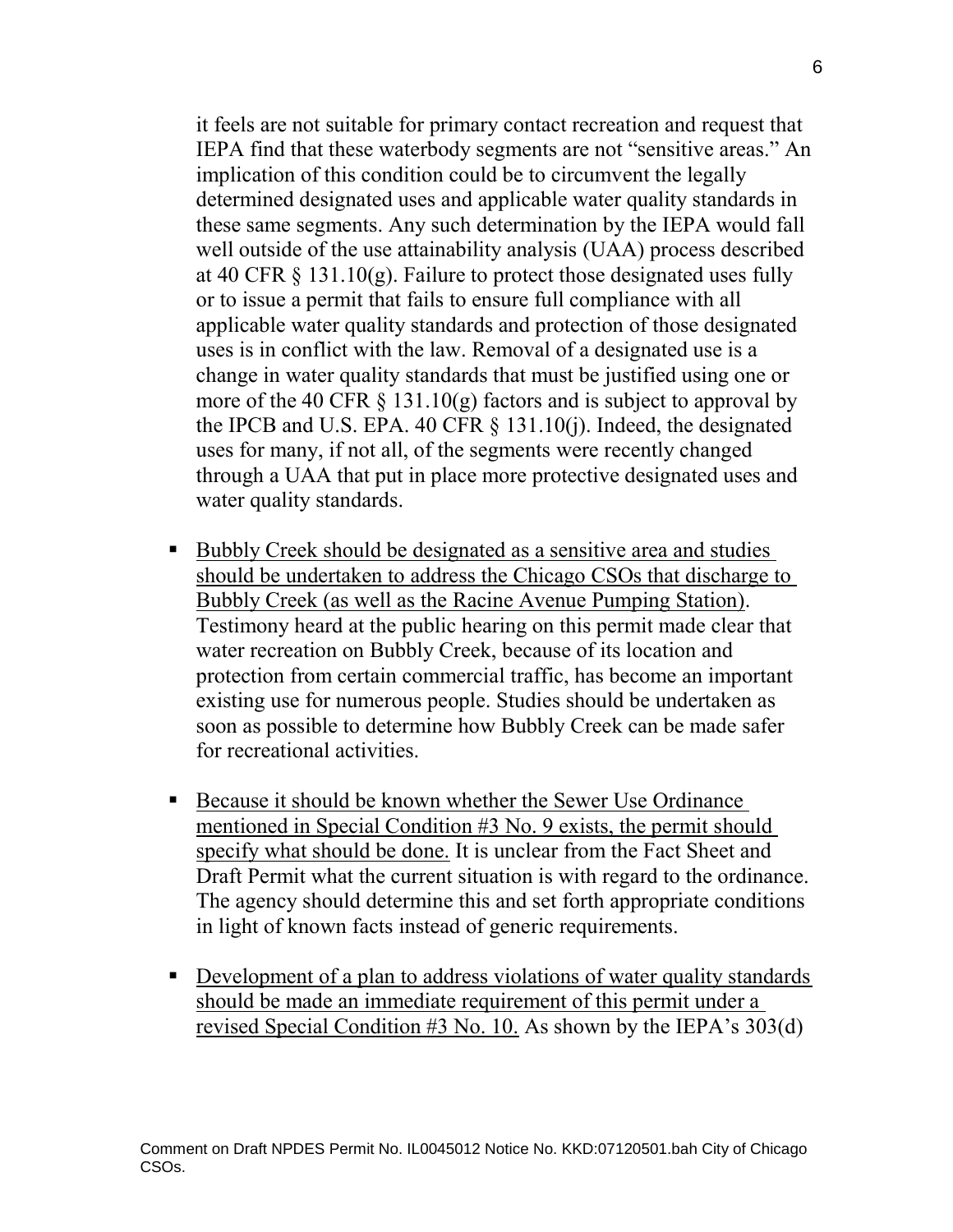listings<sup>9</sup> and much other evidence discussed below, it is well established in the public record that continuing violations of water quality standards for dissolved oxygen and "unnatural sludge" have occurred that are in part the result of CSO discharges from Cityowned outfalls.

- The City's monitoring obligations (not MWRD's) must be spelled out in detail in this permit. The City naturally may use MWRD data to the extent it is available, but the permit must place ultimate responsibility for monitoring the City's CSOs and reporting that data to the public on the City, and the City must be responsible for the collection of additional data necessary to assure that its CSOs are properly characterized and that they do not cause or contribute to violations of water quality standards.
- The required effluent monitoring of the CSO outfalls is insufficient and does not meet the minimum requirements for monitoring and discharge characterization required for implementation of the Nine Minimum Controls for the National CSO Control Policy or for compliance with Special Condition #3, No. 6(i). Only two of the 184  $\overline{\text{CSO}}$  outfalls (Outfalls 024 and 178),<sup>10</sup> are monitored for water quality parameters, which include only flow, 5-day Biochemical Oxygen Demand  $(BOD_5)$ , suspended solids, and pH. An additional 70 of the 184 outfalls are subject to limited monitoring for duration and frequency of discharge, through an agreement with MWRD.<sup>11</sup> Monitoring of effluent quality should be required to ensure a complete characterization of CSO discharges, their impact on receiving waters, and the measurement of effectiveness of CSO abatement efforts. IEPA should require monitoring for a much greater number of outfalls and include the following parameters: fecal coliform, total phosphorus, total nitrogen, chloride and toxicity, as well as any parameters listed as a cause of impairment. In addition, frequency and duration of CSO discharges should rely more on automated sensors and less on visual

 $9^9$  A copy of the IEPA 303(d)/305b report highlighting some of the impairments and violations of water quality standards that are potentially caused or contributed to by City of Chicago CSOs is attached as Ex. I.

<sup>&</sup>lt;sup>10</sup> Draft NPDES Permit No. IL0045012, City of Chicago Combined Sewer Overflows, p. 2, February 27, 2015.

<sup>&</sup>lt;sup>11</sup> Draft NPDES Permit No. IL0045012, City of Chicago Combined Sewer Overflows, Special Condition #3, Nos. 11-17, pp. 9-13, February 27, 2015.

Comment on Draft NPDES Permit No. IL0045012 Notice No. KKD:07120501.bah City of Chicago CSOs.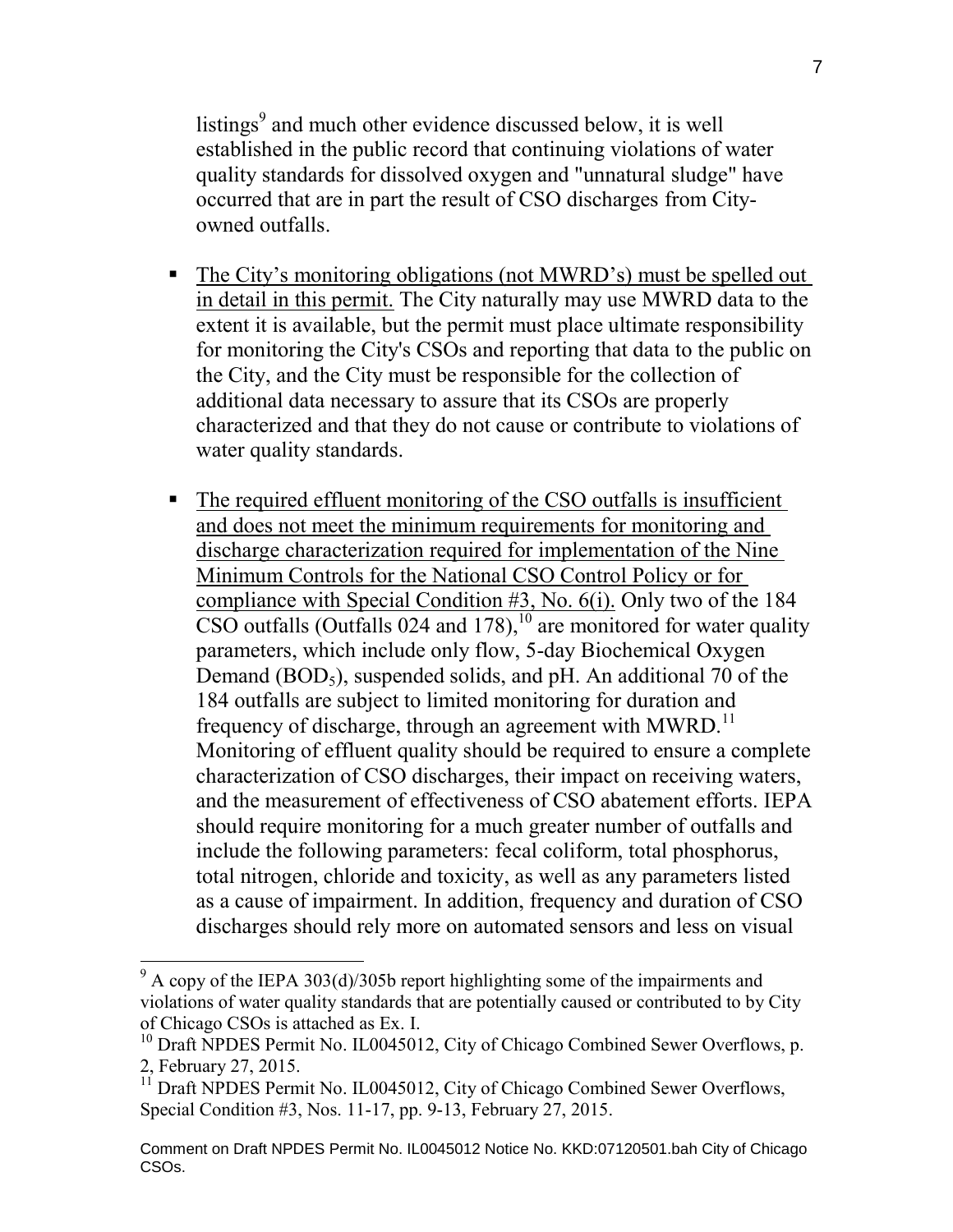inspections. IEPA should also make a formal determination on whether more than 70 outfalls should be monitored for frequency and duration of discharge.

- Continuous ambient water quality monitoring of dissolved oxygen levels must be required of all the waters that may be affected by the discharges to determine the extent to which dissolved oxygen standards are violated by CSOs.  $BOD<sub>5</sub>$  and nutrient pollution, known to be discharged by CSOs, impact waters affected by the discharges in ways that can only be gauged by monitoring ambient water quality in the receiving water bodies. The City may utilize the MWRD's continuous dissolved oxygen data that is available, but has an independent responsibility to determine the extent to which its CSOs are impacting the receiving waters and causing violations of Special Conditions #3 No.10 and Special Condition #5 of its permit. Monitoring of ambient water quality is necessary to report compliance with "all effluent limits and special conditions." 35 Ill. Adm. Code § 309.146(a)(2)
- Monitoring should also be required to determine compliance with the narrative "unnatural sludge" and "offensive conditions" standards of 35 Ill. Adm. Code §§ 302.203 and 302.403 in order to characterize the CSOs and determine compliance with Special Conditions #3 No.10 and #5. Prevention of violations of narrative standards is required by federal and state law. 33 U.S.C. § 1311(b)(1)(c); 40 CFR § 122.44(d), 35 Ill. Adm. Code § 304.105, and 35 Ill. Adm. Code § 309.141(d)(1) 35 Ill. Adm. Code § 309.143(a). Like dissolved oxygen standards, compliance with narrative standards prohibiting "unnatural sludge" and "offensive conditions" cannot be determined without measuring the impact of the CSOs in the receiving waters. Again, monitoring is required to determine compliance with all permit conditions. 35 Ill. Adm. Code § 309.146(a)(2).
- The permit must assure that the public receives adequate notification of CSO occurrences and CSO impacts. The particulars of what will be announced and how it will be announced should be set forth in detail in the permit.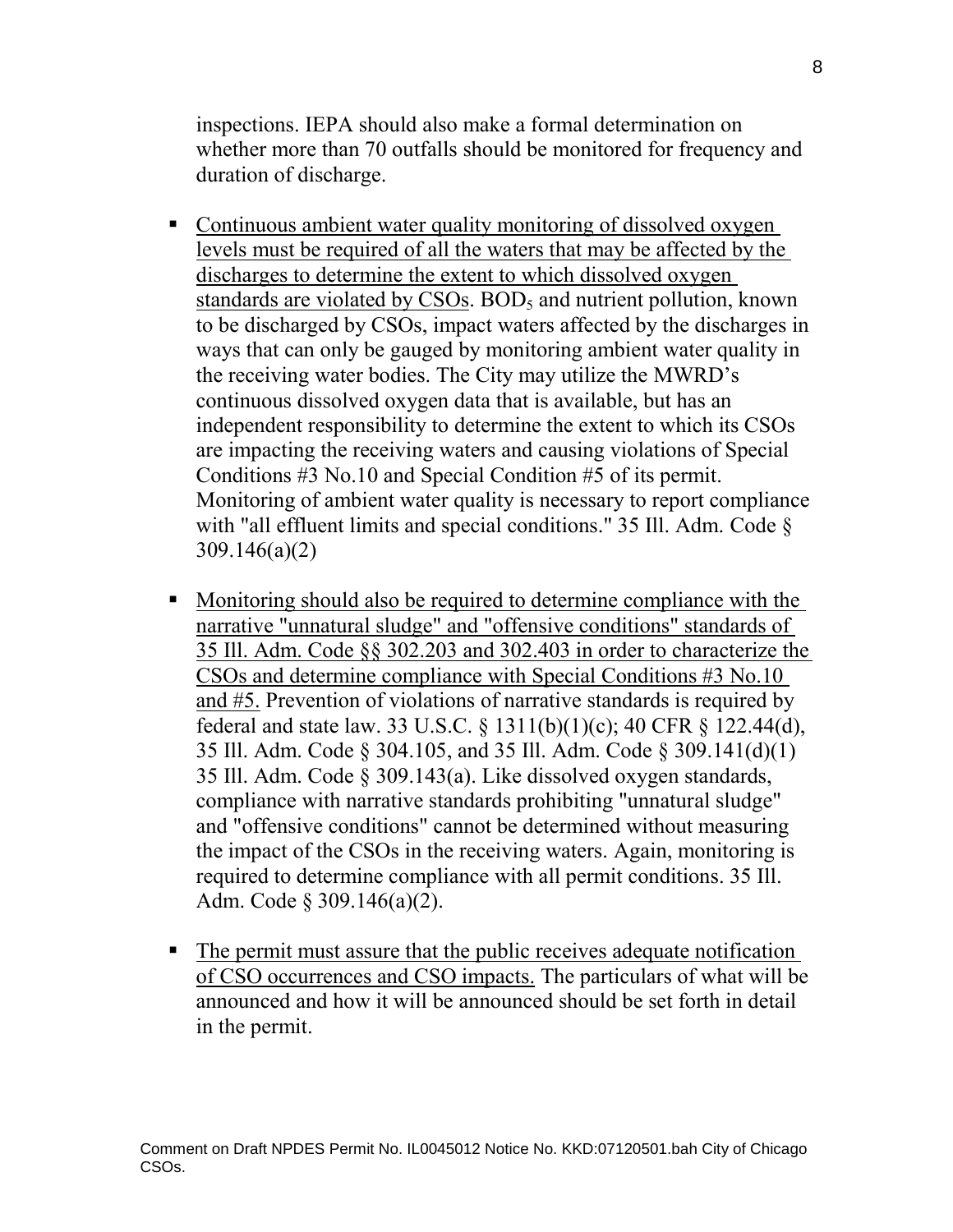#### **I. The Legal and Regulatory Background**

#### **A. Clean Water Act General Requirements**

The CWA was enacted in 1972 with the express goal of making all waters of the United States "fishable and swimmable" – i.e. clean enough to support these sensitive uses.<sup>12</sup> To achieve that goal, the CWA requires states to designate for each water body in its jurisdiction the uses that are attainable using available technology and practices.<sup>13</sup> Based on these use designations, the states establish criteria to support them, i.e., numeric or narrative limits on particular pollutants and water chemistry parameters consistent with the designated use. For example, in most of the CAWS, the IPCB has established criteria requiring that levels of dissolved oxygen (DO) (which aquatic organisms need to breathe) must not drop below 5.0 milligrams per liter (mg/L) during the period of March through July, or below 3.5 mg/L during August through February.<sup>14</sup> Additionally, the IPCB has established a narrative criterion for the CAWS requiring that the waters "shall be free from unnatural sludge or bottom deposits, floating debris, visible oil, odor, unnatural plant or algal growth, color or unnatural color or turbidity."<sup>15</sup>

The CWA requires that all dischargers of pollutants to water through a "point source" (i.e., a discrete pipe or other conveyance as opposed to diffuse runoff) obtain a NPDES permit. In order to ensure that the water quality standards (WQS) described above are met, the CWA requires permitting authorities to establish water quality based effluent limits (WQBELs) in individual permits that ensure the discharge will not cause or contribute to a WQS violation.<sup>16</sup> In addition, NPDES permits must contain technology-based pollutant limits, to be determined based on current capabilities of pollution abatement technology.<sup>17</sup> Under the CWA, all effluent limits and other regulatory plans to address pollution are subject to public scrutiny and full public participation in the decision process. 33 U.S.C. § 1251(e); *Waterkeeper Alliance, Inc. v. U.S. EPA*, 399 F.2d 486, 504 (2d. Cir. 2005).

 $12$  33 U.S.C. § 1251(a)(2).

 $13$  33 U.S.C.  $\frac{8}{9}$  1313(c); 40 CFR  $\frac{8}{9}$  131.10(g).

<sup>14</sup> 35 ILL. ADM. CODE § 302.405.

<sup>15</sup> 35 ILL. ADM. CODE § 302.403.

<sup>16</sup> 33 U.S.C. § 1312(a); 33 U.S.C. § 1342(b); 40 CFR § 122.44(d); 35 Ill. Adm Code § 304.105; 35 Ill. Adm. Code § 309.141(d)(1) and (d)(2); and 35 Ill. Adm. Code § 309.143. <sup>17</sup> 33 U.S.C. § 1311.

Comment on Draft NPDES Permit No. IL0045012 Notice No. KKD:07120501.bah City of Chicago CSOs.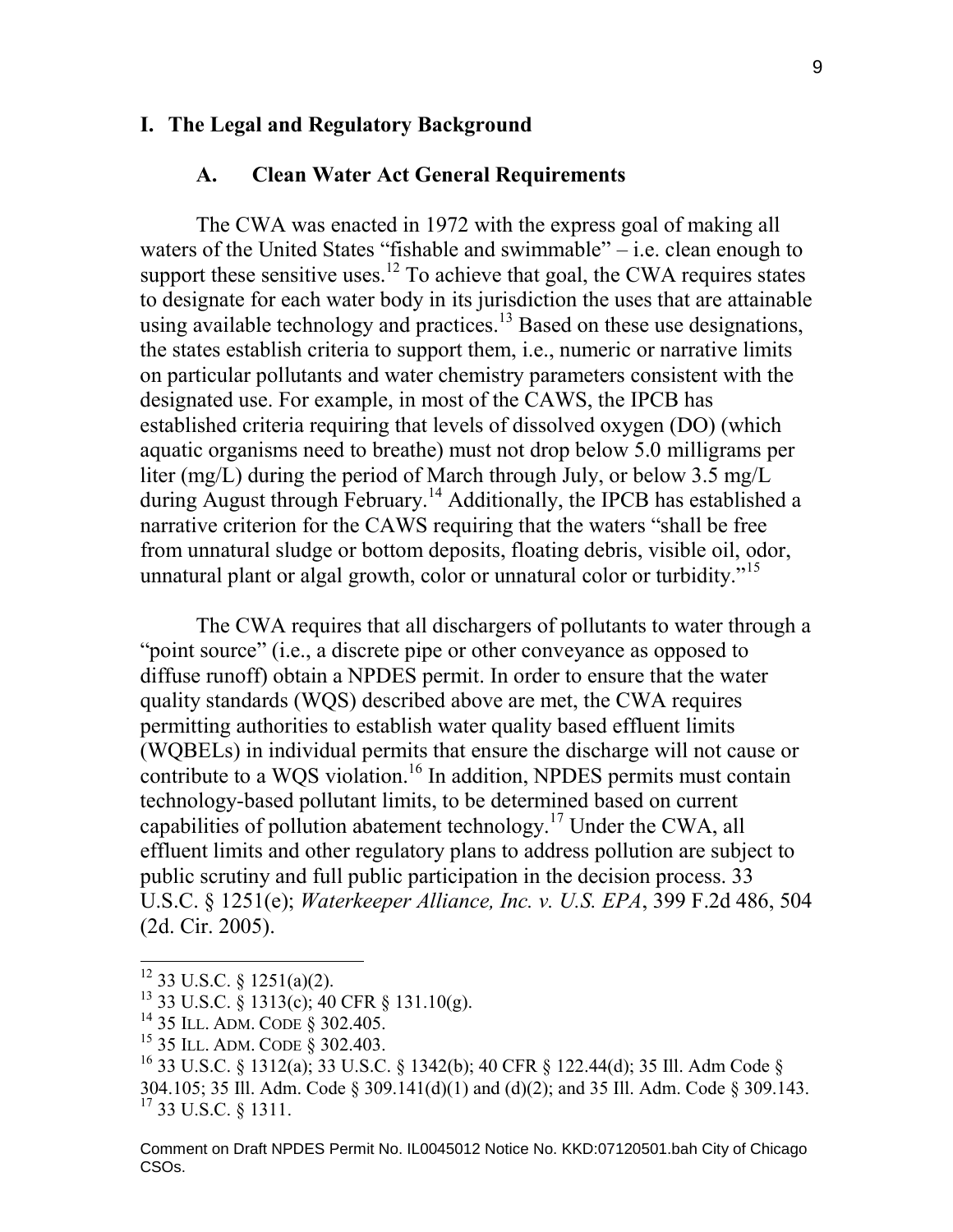#### **B. Clean Water Act CSO-Specific Requirements**

CSOs are the product of combined sewer systems (CSSs) existing in municipalities around the nation, including Chicago In the CSS, sanitary sewage and stormwater runoff flow into a single conveyance system, which sends it to a publicly owned treatment works (POTW) to be given primary and secondary treatment and other treatment necessary to meet WQSs before discharged to a water body. However, during periods of heavier rain, the volume of combined sewage overwhelms the capacity of the POTW, and must be discharged before it gets to the POTW through a CSO outfall – i.e., a direct discharge of untreated sewage combined with polluted stormwater.<sup>18</sup> In addition to these CSO discharges' deleterious effects on recreational uses, they also cause dissolved oxygen levels to drop precipitously, often down to zero, and cause violations of narrative standards such as the one in effect in the CAWS.<sup>19</sup>

To address the threat to water quality posed by CSOs, and ensure that proper limits are established in NPDES permits for CSOs, U.S. EPA in 1994 promulgated its CSO Control Policy (The Policy).<sup>20</sup> The Policy, which is expressly grounded in the principle that "CSOs are point sources subject to NPDES permit requirements including both technology-based and water quality-based requirements of the CWA,"<sup>21</sup> establishes a detailed set of steps that must be implemented by CSS communities to curb pollutant discharges from CSO outfalls and meet NPDES permitting requirements.

The Policy requires that CWA compliance be achieved in all CSS communities within a reasonable time frame, through use of measures developed by the CSS community and implemented by U.S. EPA and state authorities. The Policy establishes specific directives for both CSS communities and permitting agencies. The directives include the following:

<sup>&</sup>lt;sup>18</sup> See U.S. EPA CSO Control Policy, Section I.A.

<sup>&</sup>lt;sup>19</sup> See e.g., MWRD Monitoring and Research Department, Report No. 14-21(Ex. J), Report No. 13-35 (Ex. K) and MWRD 2014 Ambient Waterways (Ex. L) which show DO values in CAWS below 3.0 mg/L. MWRD monitoring locations are shown in AWQM and DO stations (Ex. M). These MWRD reports and other showing numerous WQS violations are available at https://www.mwrd.org/irj/portal/anonymous/WQM; see also, IEPA 303(d) Report (Ex. I).

<sup>20</sup> 59 Fed. Reg. 18689 (April 19, 1994).

<sup>&</sup>lt;sup>21</sup> Policy Section I.A.

Comment on Draft NPDES Permit No. IL0045012 Notice No. KKD:07120501.bah City of Chicago CSOs.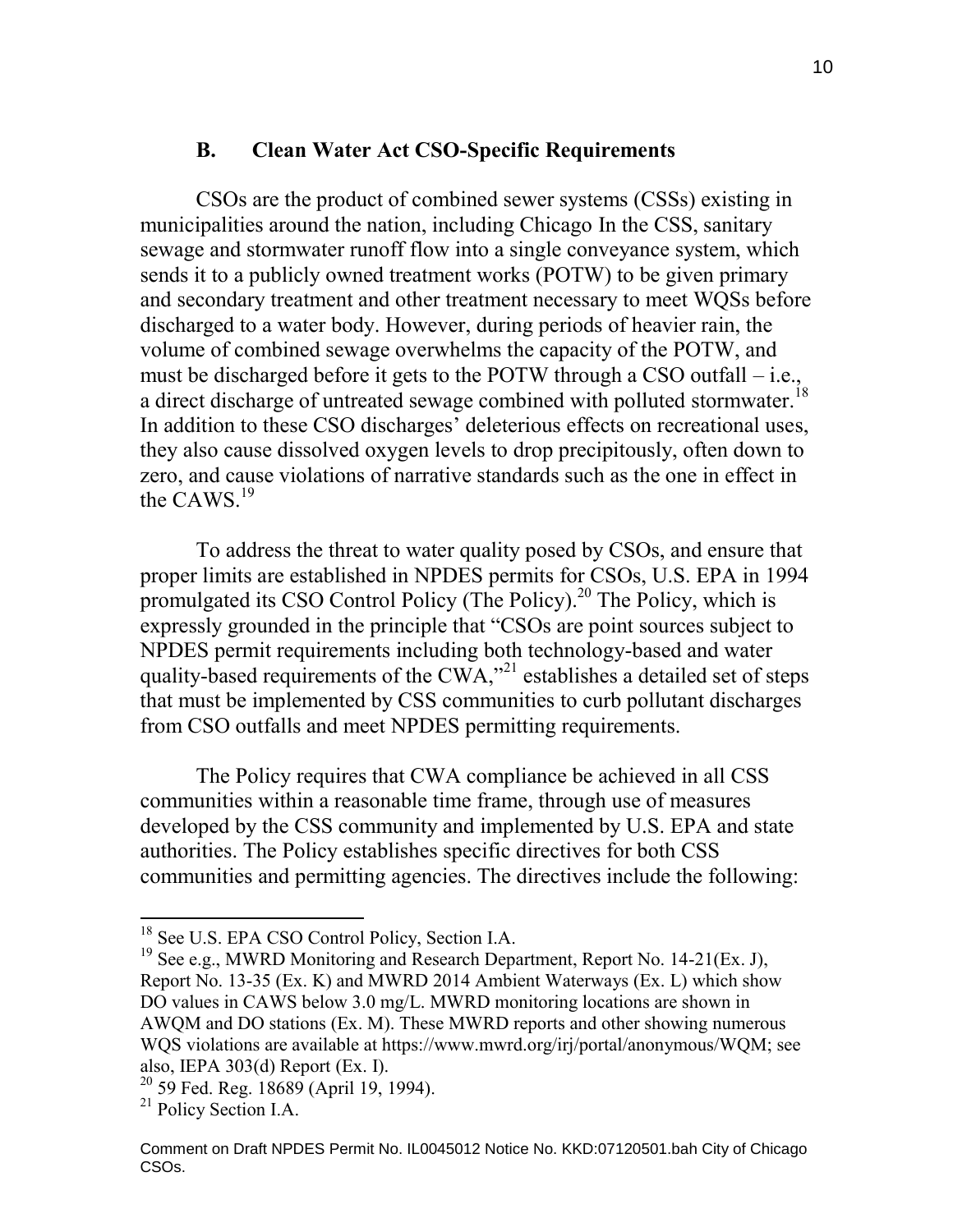- Nine minimum controls. The Policy requires that CSS dischargers comply immediately with a set of basic, straightforward measures to curb CSO pollution referred to as the nine minimum controls (NMCs). The NMCs represent the technology-based controls required in all NPDES permits, and are required under the Policy to be included in Phase I of NPDES permitting following issuance of the Policy and all permits thereafter. The NMCs include, *inter alia*, a requirement that POTWs in CSS communities ensure "[m]aximization of flow to the POTW for treatment" in order to minimize the amount of combined sewage that needs to be discharged through CSO outfalls.<sup>22</sup>
- System modeling, monitoring, and characterization. CSS dischargers are given a detailed set of instructions as to how to assess and characterize their system through monitoring and modeling, in order to lay the groundwork for development of a CSO control plan. They are to gather the necessary rainfall records; and monitor the frequency, duration, flow rate, volume, and pollutant concentration of CSO discharges and their impact on the receiving waters; and model the response of the system and the receiving waters to predict system responses to various wet weather events. $^{23}$
- Long term control plan. After completion of its system assessment, the CSS discharger is required to develop a long term control plan to address CSO discharges, and ensure that future NPDES permits comply with the CWA requirement that such permits contain WQBELs prohibiting discharges that cause or contribute to a violation of WQS in the receiving waterbody. The Policy requirements applicable to LTCPs include, *inter alia*, the following:
	- $\triangleright$  Evaluation of alternatives. The CSS discharger must consider a "reasonable range of alternatives" in the process of developing an LTCP. The alternatives

<sup>&</sup>lt;sup>22</sup> Policy Sections II.A, IV.B.

 $^{23}$  Policy Section II.C.1.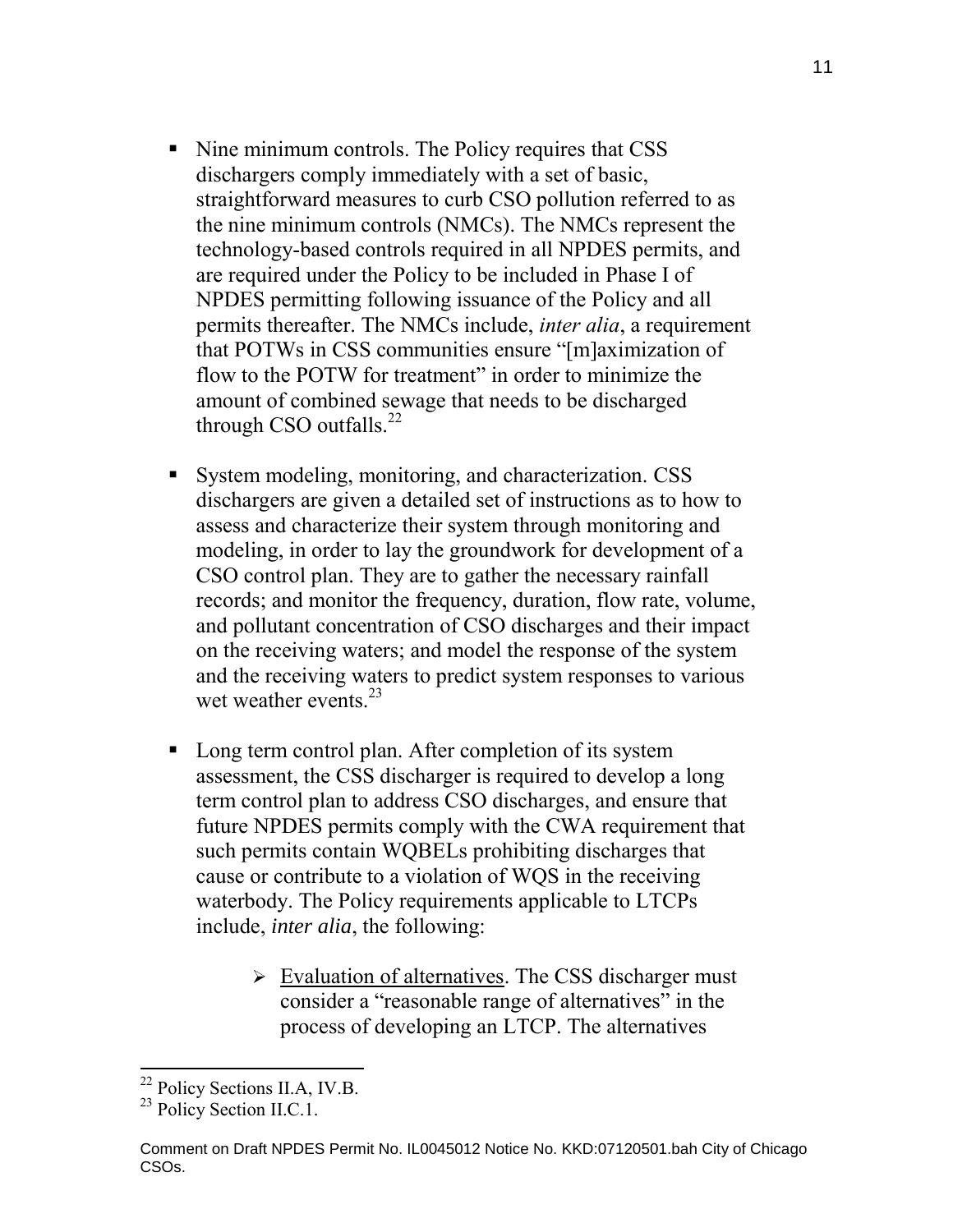analysis should be "sufficient to make a reasonable assessment of cost and performance."<sup>24</sup>

- $\triangleright$  Fixed-date schedule. The Policy requires a "fixed-date" project implementation schedule."<sup>25</sup>
- $\triangleright$  Performance criteria to ensure protection of WQS. The Policy requires that any selected LTCP alternative be shown capable of meeting CWA requirements upon completion. The permit requiring implementation of the LTCP must require that the applicable performance criteria be met, and contain a reopener clause in case they are not.<sup>26</sup>
- $\triangleright$  Implementation schedule based on financial capability analysis. The Policy requires that the LTCP implementation schedule be determined based on, *inter alia*, both the relative importance of adverse impacts of the CSOs on WQS, and the discharger's financial capability. $27$
- $\triangleright$  Public participation. The discharger is required, in developing the LTCP, to "employ a public participation process that actively involves the affected public in the decision-making to select the long-term CSO Controls." The "affected public" is defined to include "rate payers, industrial users of the sewer system, persons who reside downstream from the CSOs, persons who use and enjoy these downstream waters, and any other interested persons."<sup>28</sup>

Following issuance of the Policy, U.S. EPA issued a number of guidance documents explaining and fleshing out the Policy's requirements. These include, *inter alia*, the Combined Sewer

<sup>&</sup>lt;sup>24</sup> Policy Section II.C.4.

<sup>&</sup>lt;sup>25</sup> Policy Section II.C.

<sup>&</sup>lt;sup>26</sup> Policy Section II.C.4.a.

<sup>&</sup>lt;sup>27</sup> Policy Section II.C.8.

<sup>&</sup>lt;sup>28</sup> Policy Section II.C.2.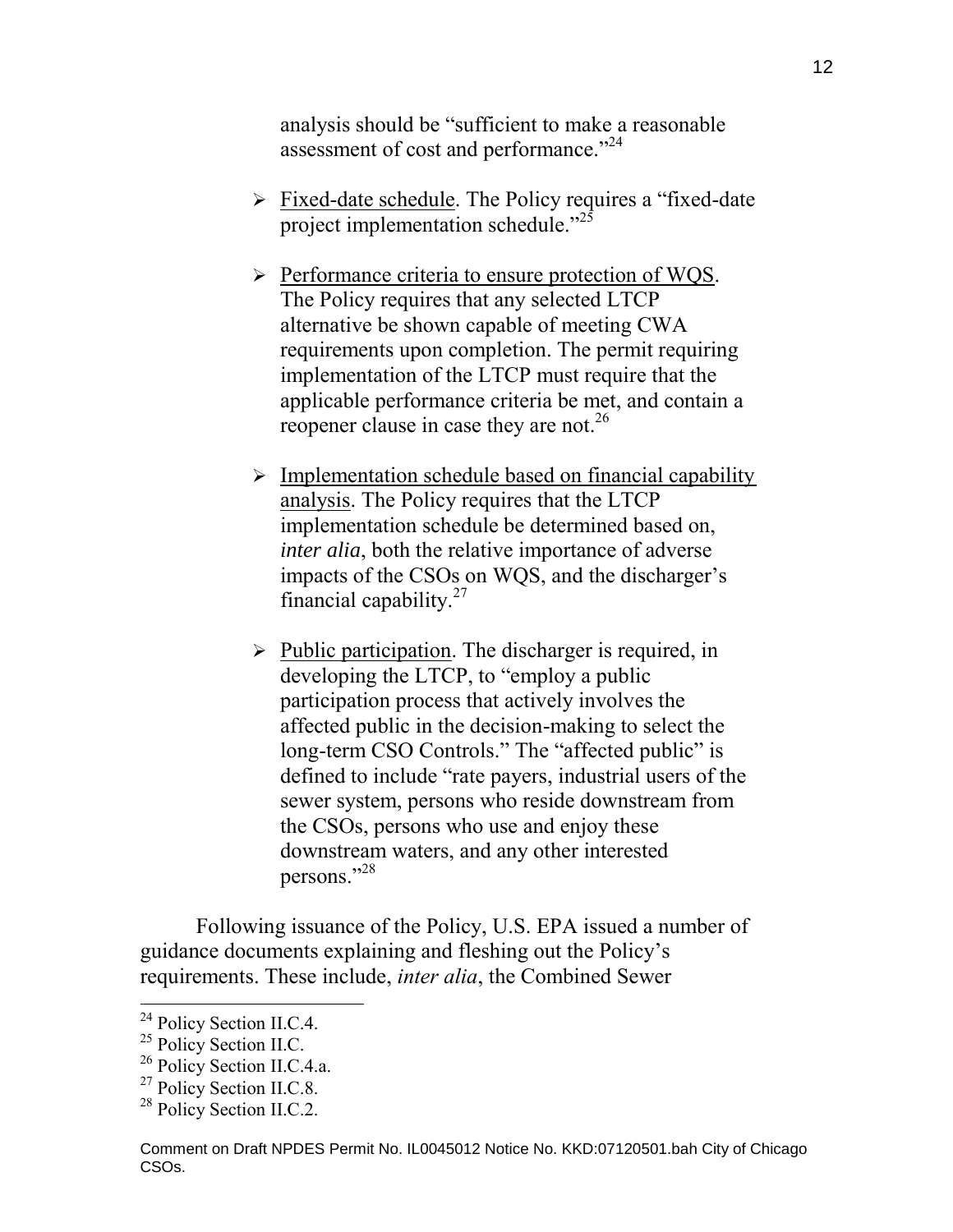Overflows Guidance for Permit Writers (EPA 832-B-95-008) (the CSO Guidance for Permit Writers),<sup>29</sup> the Combined Sewer Overflows Guidance for Long-Term Control Plan (LTCP Guidance),<sup>30</sup> and the Combined Sewer Overflows – Guidance for Financial Capability Assessment and Schedule Development.<sup>31</sup>

 The City of Chicago has not developed an LTCP, and it is not clear what work the City has done to control CSOs. The MWRD has made clear that its CSO control work only tangentially treats the CSOs of Chicago and other municipalities.<sup>32</sup>

 Where work on the LTCP is ongoing at the time of permitting, the Policy establishes a set of criteria for determining the extent to which completed work obviates the need for the LTCP analysis and planning otherwise required by the Policy as described above.<sup>33</sup> Where, as here, a permittee has merely "previously constructed CSO control facilities in an effort to comply with WQS but has failed to meet such applicable standards or to protect designated uses due to remaining CSOs," that permittee should receive only "consideration for such efforts in future permits or enforceable orders for long-term CSO control planning, design and implementation.<sup>34</sup> Chicago's work thus far does not obviate the need for LTCP analysis and planning.

 $^{29}$  This document and other U.S. EPA guidance regarding proper CSO control can be found at http://water.epa.gov/polwaste/npdes/cso/Guidance-Documents.cfm.

<sup>30</sup> Available at http://www.epa.gov/npdes/pubs/owm0272.pdf.

 $31$  Available at  $\frac{http://www.epa.gov/npdes/pubs/csofc.pdf}{http://www.epa.gov/npdes/pubs/csofc.pdf}$ .

<sup>&</sup>lt;sup>32</sup> MWRD, Petition for Variance from Dissolved Oxygen Standards, PCB 2016-028 p. 11  $\frac{\text{(Ex. F)}}{\text{33}}$  It prov

It provides that where a permittee "on the date of publication or this final Policy [April 19, 1994] has substantially developed or is implementing a CSO control program pursuant to an existing permit or enforcement order, and such program is considered by the NPDES permitting authority to be adequate to meet WQS and protect designated uses," then the permittee "should complete those facilities without further planning activities otherwise expected by this Policy." Policy Section I.C.2. In such circumstances, the ongoing work should still be "reviewed and modified to be consistent with the . . . financial capability and post construction monitoring provisions of this policy." Policy Section I.C.3. <sup>34</sup> Policy Section I.C.3.

Comment on Draft NPDES Permit No. IL0045012 Notice No. KKD:07120501.bah City of Chicago CSOs.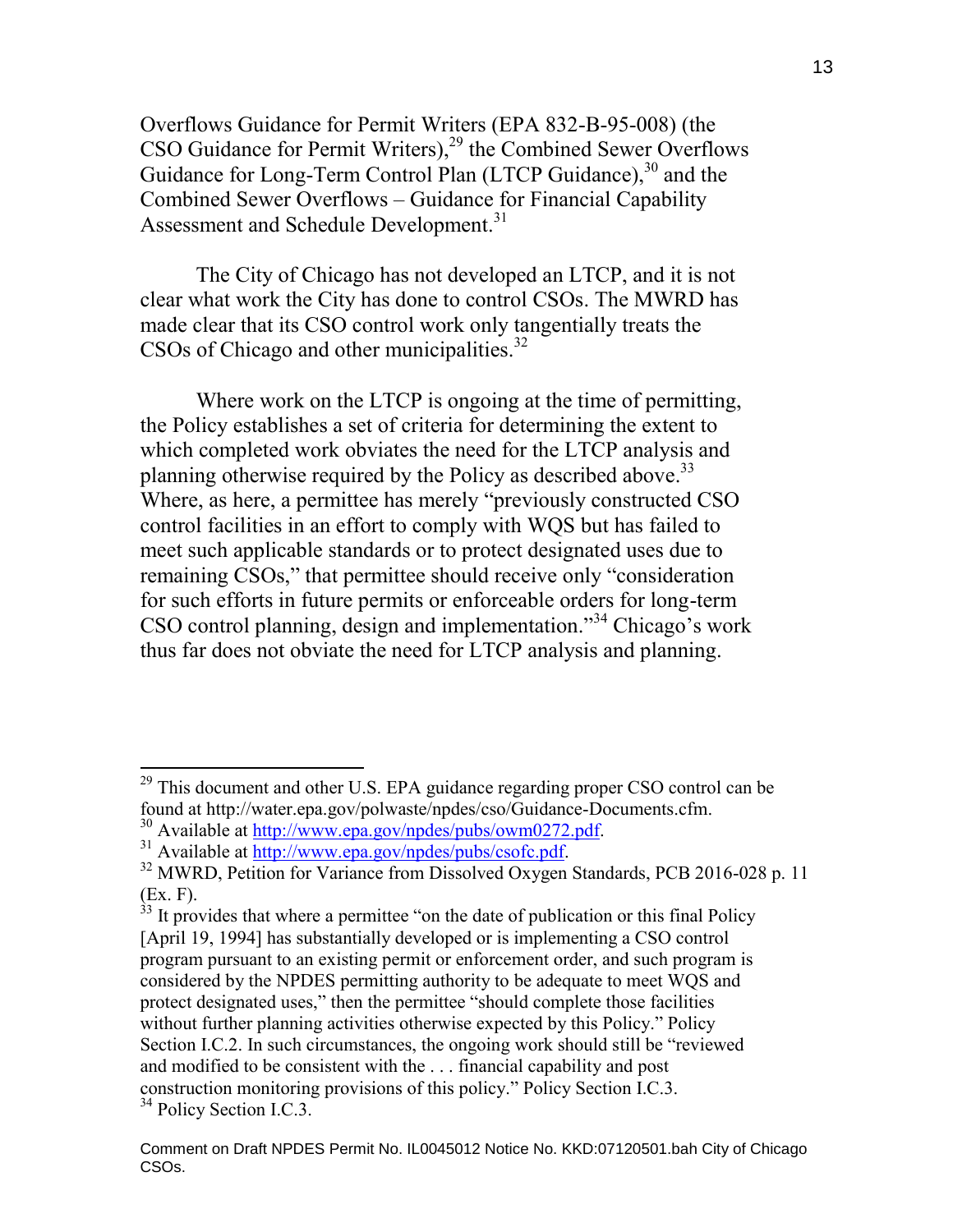## **II. Comments, Criticisms and Suggestions regarding the Draft Chicago CSO Permit**

Significant comments, criticisms and suggestions regarding the draft Chicago CSO are detailed in A through S below.<sup>35</sup>

## **A. The Permit Fails to Reflect the Phasing Requirements Mandated by the Policy.**

The CSO Guidance for Permit Writers explains that CSO permits are to be written in phases. Phase I is to contain a number of initial controls and collection of information to allow for development of a Phase II plan. Phase II permits are to utilize information developed under the Phase I permit to develop more precise requirements and make necessary adjustment to the NMCs selected. CSO Guidance for Permit Writers Section 4.

The Draft Permit fails to adhere to these phasing requirements. Indeed, it is impossible to tell whether IEPA meant to draft a Phase I permit, a Phase II permit, or neither. While the Permit should be a Phase II or post-Phase II permit based on the number of years that have passed and permits that have been issued, it does not appear to have been drafted as such. Much of the work that should have been done in the past (e.g. an LTCP, evaluation of control alternatives and consideration of sensitive areas) has apparently not been done.

While in some ways the Draft Permit resembles a Phase I permit in that it lacks specificity as is typical in Phase I permits, it does not even contain the necessary Phase I elements. It lacks the study requirements and deadlines required by the Policy.

Specifically, the LTCP Guidance provides that Phase I NPDES permits for CSOs require:

- Identification of CSO Outfalls in the permit,

 $\overline{a}$ 

 - Immediate implementation of the nine minimum controls (NMC) based on best professional judgment, and

 $35$  Failure by IEPA to respond to any of comments A-P is likely to lead to a permit appeal, perhaps one that would not have occurred if IEPA had complied with 35 Ill. Adm. Code § 166.192.

Comment on Draft NPDES Permit No. IL0045012 Notice No. KKD:07120501.bah City of Chicago CSOs.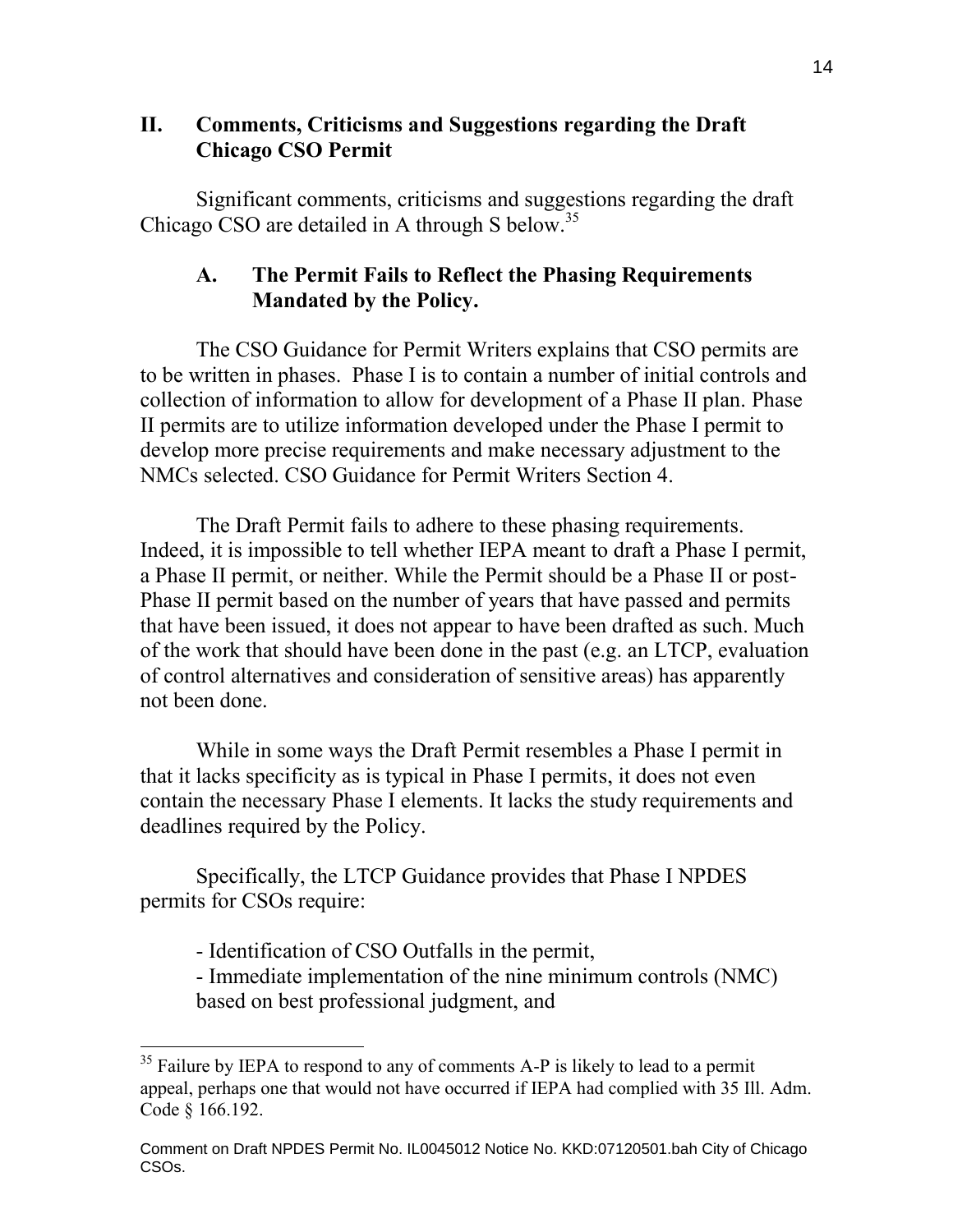- Development of a Long Term Control Plan that will ultimately result in the permittee's compliance with Clean Water Act requirements.

It appears here that the CSO outfalls have been identified, but there is no LTCP and the NMCs are set forth in the Draft Permit in only generic terms.

 $\triangleright$  The Permit should clearly spell out the work that has been done under earlier permits and what work must be done under the new permit with an accelerated schedule assigned to work that should have been done under earlier permits that has not been done.

### **B. A properly developed Long Term Control Plan is needed.**

A critical flaw in the Draft Permit is its lack of any LTCP requirement. An LTCP is the centerpiece of the process to address CSOs set forth in the Policy, yet the Draft Permit omits it entirely. <sup>36</sup> MWRD's LTCP and TARP is not the City's LTCP, nor could it be, as the governmental authorities involved in TARP implementation have made clear that TARP is inadequate to control CSOs other than MWRD's. $37$ 

U.S. EPA has said that, "the LTCP development process is a comprehensive planning effort designed to evaluate a range of CSO control alternatives and result in the selection of CSO controls that will provide for the attainment of [water quality standards]." CSO Guidance for Permit Writers Section 3.5 pp. 3-12. An IEPA response to a Freedom of Information Act request submitted by commenters confirms that no document purporting to be a LTCP for the City's CSOs exists.<sup>38</sup> Certainly,

<sup>&</sup>lt;sup>36</sup> There is discussion in some documents that TARP forms a part of the LTCP for the City's CSOs. Letter of Thomas H. Powers to Amy Dragovich, April 24, 2014 (Ex. B). There is, however, no evidence that TARP was adopted into any properly considered LTCP. Moreover, even if such a LTCP existed, the City could not now properly rely on TARP because of MWRD's acknowledgment that TARP will not end the City's CSOs and changes that have been made to applicable water quality standards.

 $37$  Filings by the U.S. EPA and IEPA make clear that the provisions of the Consent Decree entered in *U.S. v. MWRD*, 11-CV-08859 (N.D. Ill.) and the MWRD permits have no bearing on the City of Chicago's permits. That consent decree addresses only the 37 MWRD CSOs and was not intended to do more. Further, U.S. EPA and IEPA may still bring an enforcement action against the City. Reply of the United States and State of Illinois to Plaintiff-Intervenors' Responses in Opposition to Entry of Consent Decree, Ep. 37-9 (Ex. H); see also, *infra*, note 39.

<sup>38</sup> Response to FOIA (Ex. N).

Comment on Draft NPDES Permit No. IL0045012 Notice No. KKD:07120501.bah City of Chicago CSOs.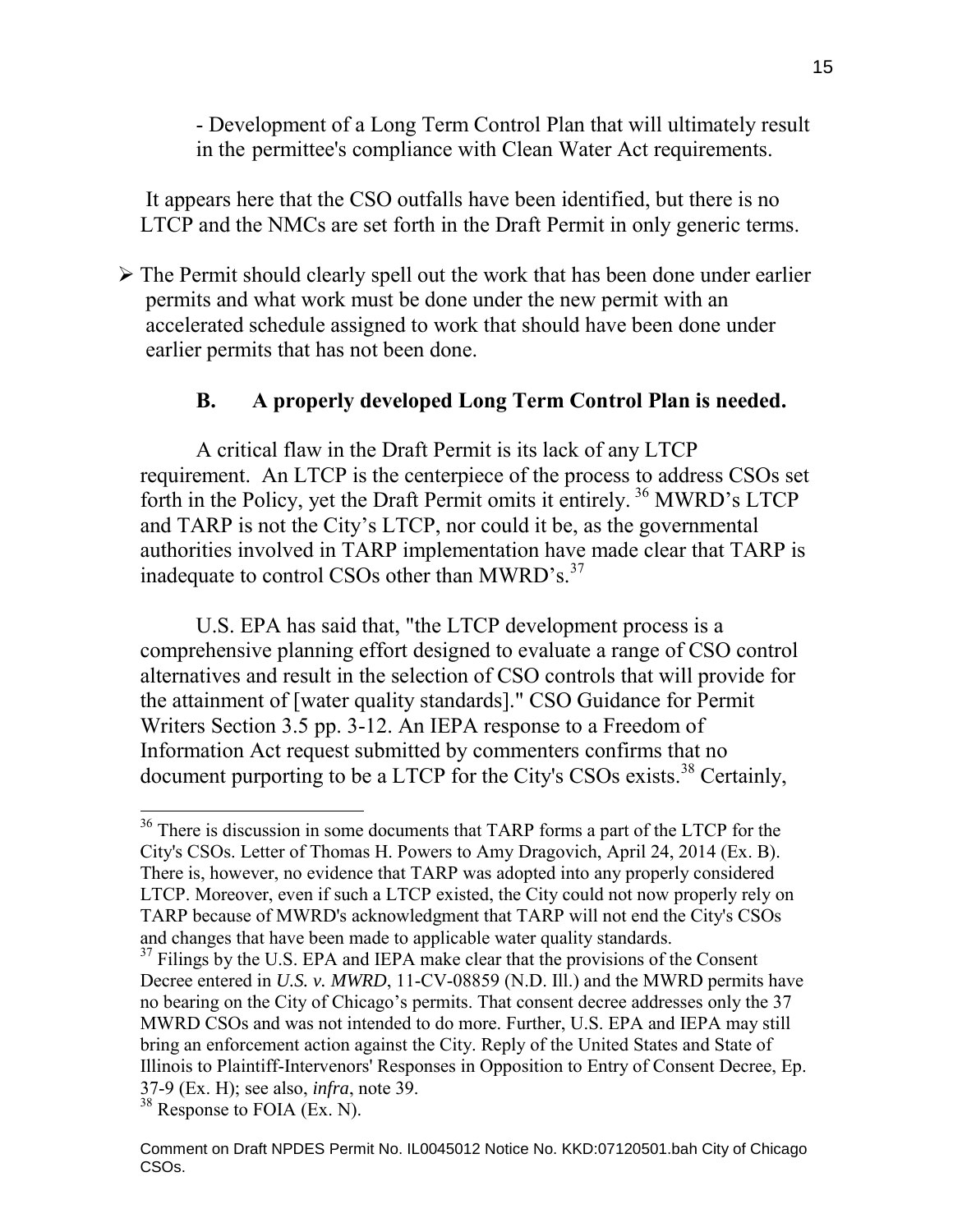no LTCP exists that contains the required elements created after the type of analysis and public participation required by the law. Further, to the extent that any thinking has gone into consideration of an LTCP for the City's CSOs, recent developments have rendered much of it obsolete.

 The Permit should require proper development of an LTCP as soon as possible, while allowing for public participation in the creation of the LTCP. Further, compliance with the finished LTCP should be made a condition of the next NPDES permit and made subject to public comment and potential IPCB review as are all NPDES permit conditions.

## **C. The LTCP must take into account that TARP will not eliminate violations of WQS caused by Chicago CSOs and that MWRD has no legal obligation to prevent such violations.**

It is currently claimed that TARP will be completed in 2029, 14 years from the present. Further, MWRD has stated in testimony and filings to the IPCB that violations of water quality standards will continue in the CAWS even after the completion of TARP.<sup>39</sup> As was stated by MWRD in a recent filing in the IPCB:

It should also be noted that aside from the MWRD's Plants and CSO outfalls, there are other sources that are relevant to attainment of the new DO standards including 167 CSO outfalls that are operated by the City of Chicago and 49 CSO outfalls that are operated by various suburban communities ... These sources are not covered by MWRD's Permits. It is expected that contributions from some of these sources will be reduced as the MWRD implements the remaining elements of TARP but, as noted above, it is not expected that the proposed DO standards would be met consistently under all conditions. <sup>40</sup>

 $39$  Written Responses to Illinois EPA's Pre-filed Questions from MWRDGC's Witness Adrienne D. Namura (R08-9) Doc. 72742 pp.6-26 (Ex. O). See also, Great Lakes and Mississippi River Interbasin Study, Appendix F (GLMRIS App. F) (Ex. P), at F-22-3, F-244-5, F-258-63, and F-453-44 available at

http://glmris.anl.gov/documents/docs/glmrisreport/Appendix\_F-

Water\_Quality\_Analyses.pdf.

<sup>&</sup>lt;sup>40</sup> MWRD, Petition for Variance from Dissolved Oxygen Standards, p. 11, PCB 2016-028 (Ex. F). In fact, for some rain events and locations the CSO flows are predicted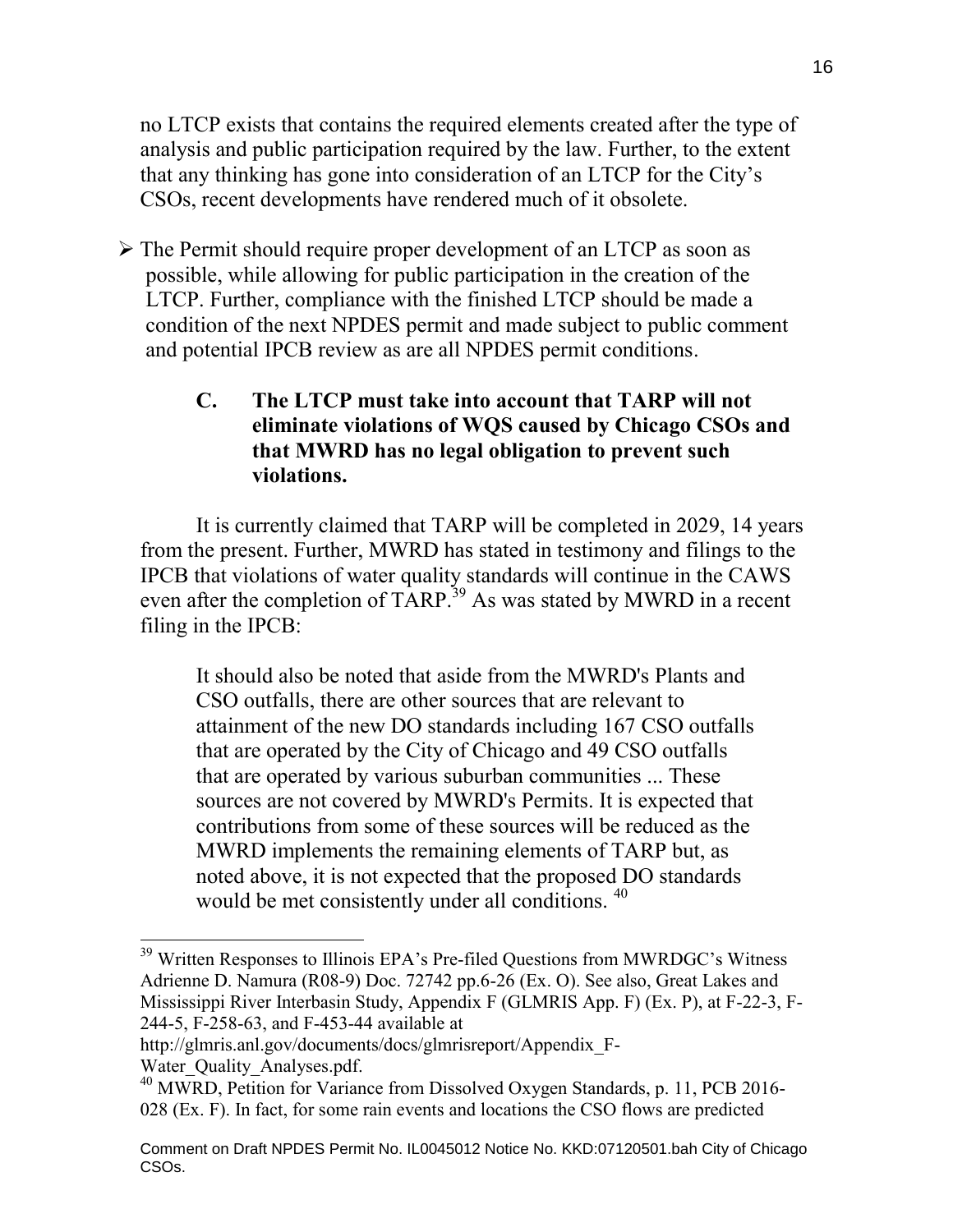Further, as mentioned, IEPA and U.S. EPA have stated that the control, monitoring, and implementation of requirements in the MWRD NPDES permits and the Consent Decree entered into with MWRD only apply to the  $\text{CSOs controlled by MWRD.}^{41}$ 

 $\triangleright$  The LTCP for the City of Chicago must include an analysis of what can be done to address the City of Chicago's CSOs until TARP is completed and what CSOs will never be addressed without implementation of additional control measures by the City. In all cases, the LTCP must provide for elimination of the CSOs as soon as feasible.

### **D. The LTCP must take into account that the Water Quality Standards applicable to many of the waters affected by Chicago CSOs have recently changed**.

The Policy states that "Permittees with CSOs are responsible for developing and implementing long-term CSO control plans that will ultimately result in compliance with the requirements of the CWA." CSO Policy II.C. This requires bringing the CAWS and the Lower Des Plaines into compliance with water quality standards. Accordingly, even had Chicago developed an LTCP for its CSOs prior to April 19, 1994, the City would have to reconsider that LTCP because the target has changed.

After a very lengthy proceeding involving more than 50 days of testimony over a five-year period, the IPCB changed use designations for most of the CAWS and the Upper Dresden Pool of the Des Plaines River.<sup>42</sup> The IPCB also approved changes to the water quality criteria applicable to these waters for fecal coliform, dissolved oxygen, chloride, and other water quality parameters.<sup>43</sup> All of these parameters are known to be affected by

actually to increase after stage 1 of the McCook Reservoir and, even later, after TARP as a whole is completed. GLMRIS App. F (Ex. P) F-241-2, F-257, and F-267.

<sup>&</sup>lt;sup>41</sup> Reply of the United States and State of Illinois to Plaintiff-Intervenors' Responses in Opposition to Entry of Consent Decree, p. 37-9 (Ex. H).

 $42$  IPCB, Order and Opinion of the Board R08-09, (Subdocket C) Nov. 21, 2013; Margaret Conway, MWRD UAA Analysis, March 27, 2015 (Ex. Q).

<sup>&</sup>lt;sup>43</sup> IPCB, R08-09 (Subdocket D), Order and Opinion of the Board, June 18, 2015, In the Matter of: Water Quality Standards and Effluent Limitations for the Chicago Area Waterways System and Lower Des Plaines River: Proposed Amendments to 35 Ill. Adm. Code §§ 301, 302, 303 and 304: Conway (Ex. Q).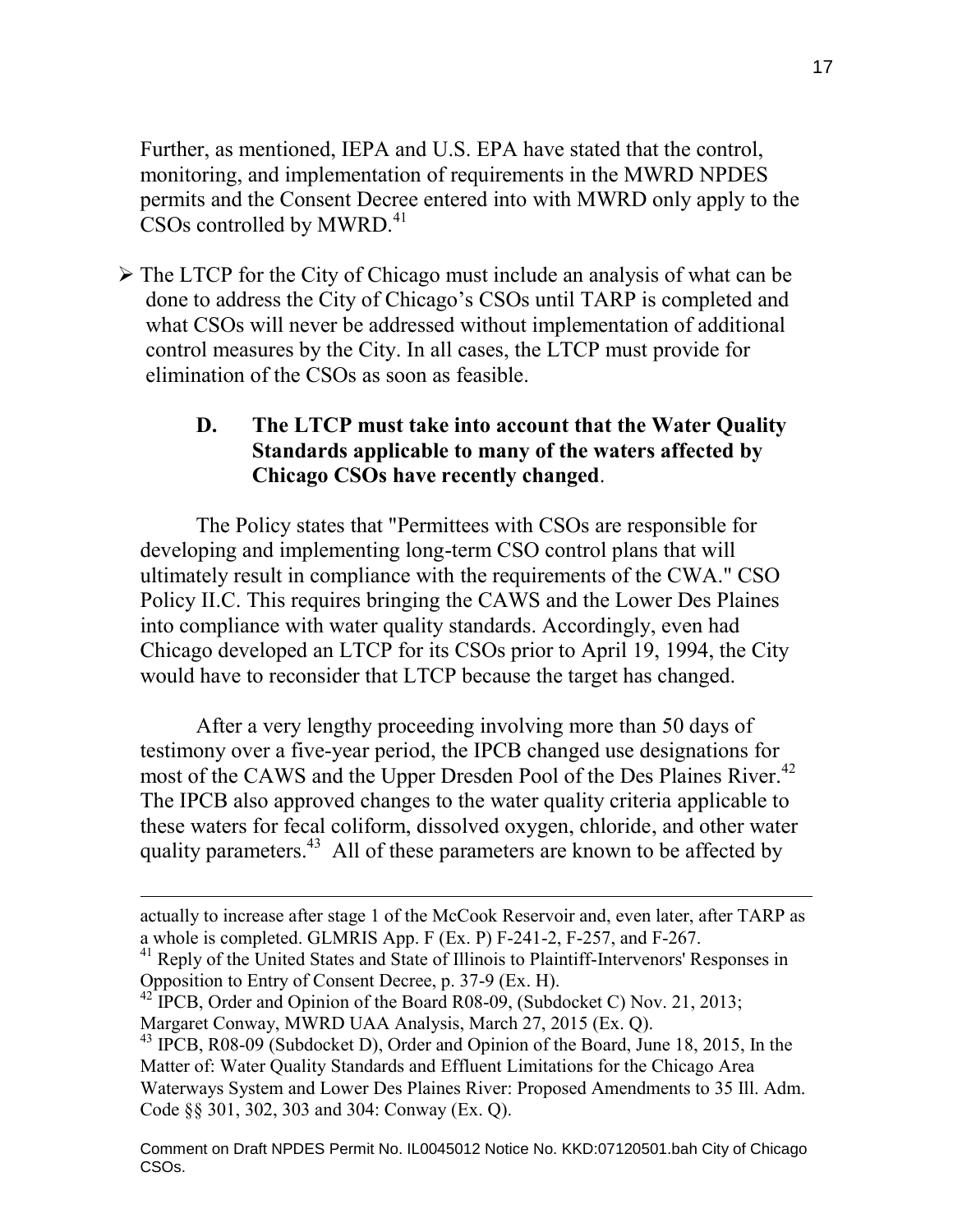CSOs.<sup>44</sup> Since the major point of an LTCP is to bring water bodies receiving CSOs into long term compliance with water quality standards, the fact that the targets have substantially changed mandates revisiting any prior plans that have been made to achieve water quality targets. The changed standards are yet another reason why TARP, designed several decades ago, cannot be presumed sufficient to achieve compliance with the newly-developed water quality standards.

 $\triangleright$  The LTCP must consider how the City will prevent its CSOs from causing or contributing to violations of the criteria that have become applicable to the CAWS and the Lower Des Plaines for fecal coliform, chloride, dissolved oxygen, and other pollutant parameters.

# **E. Green infrastructure and CSO treatment alternatives must be considered in the LTCP and the permit.**

 Long-term CSO control plans must "evaluate alternatives for attaining compliance with the CWA, including compliance with water quality standards and protection of designated uses." CSO Policy at Fed. Reg. Vol. 59, No. 75 at 18688. "The primary objective of the LTCP is to evaluate CSO control alternatives that will enable the permittee, in consultation with the NPDES permitting authority, the WQS authority, and the public, to select controls that will meet CWA requirements." CSO Guidance for Permit Writers Section 3.5.1.4.

It is clear that green infrastructure should be a major component of the LTCP for the City of Chicago. Green infrastructure is the use of natural and built systems, such as wetlands, green roofs, rain gardens, bioswales, street trees and porous pavement that infiltrates, speeds evapotranspiration, or otherwise captures rain to manage stormwater by either slowing or preventing its entry into the collection system altogether. The U.S. EPA has issued multiple policies on integrating green infrastructure into regulatory programs, including LTCPs and Consent Decrees  $(CDs)$ ;<sup>45</sup> the Agency has

<sup>45</sup> See: U.S. EPA (2011). "Protecting Water Quality with Green Infrastructure in EPA Water Permitting and Enforcement Programs," prepared by Acting Assistant Administrator Nancy Stoner, Office of Water, and Assistant Administrator Cynthia Giles, Office of Enforcement and Compliance Assurance, accessed at http://www.epa.gov/npdes/pubs/gi\_memo protectingwaterquality.pdf; U.S. EPA (2007).

 $\overline{a}$ <sup>44</sup> GLMRIS App. F; CSO Guidance for Permit Writers Section 1.1; Report to Congress Combined Sewer Overflows to the Lake Michigan Basin (Ex. A) ES-4.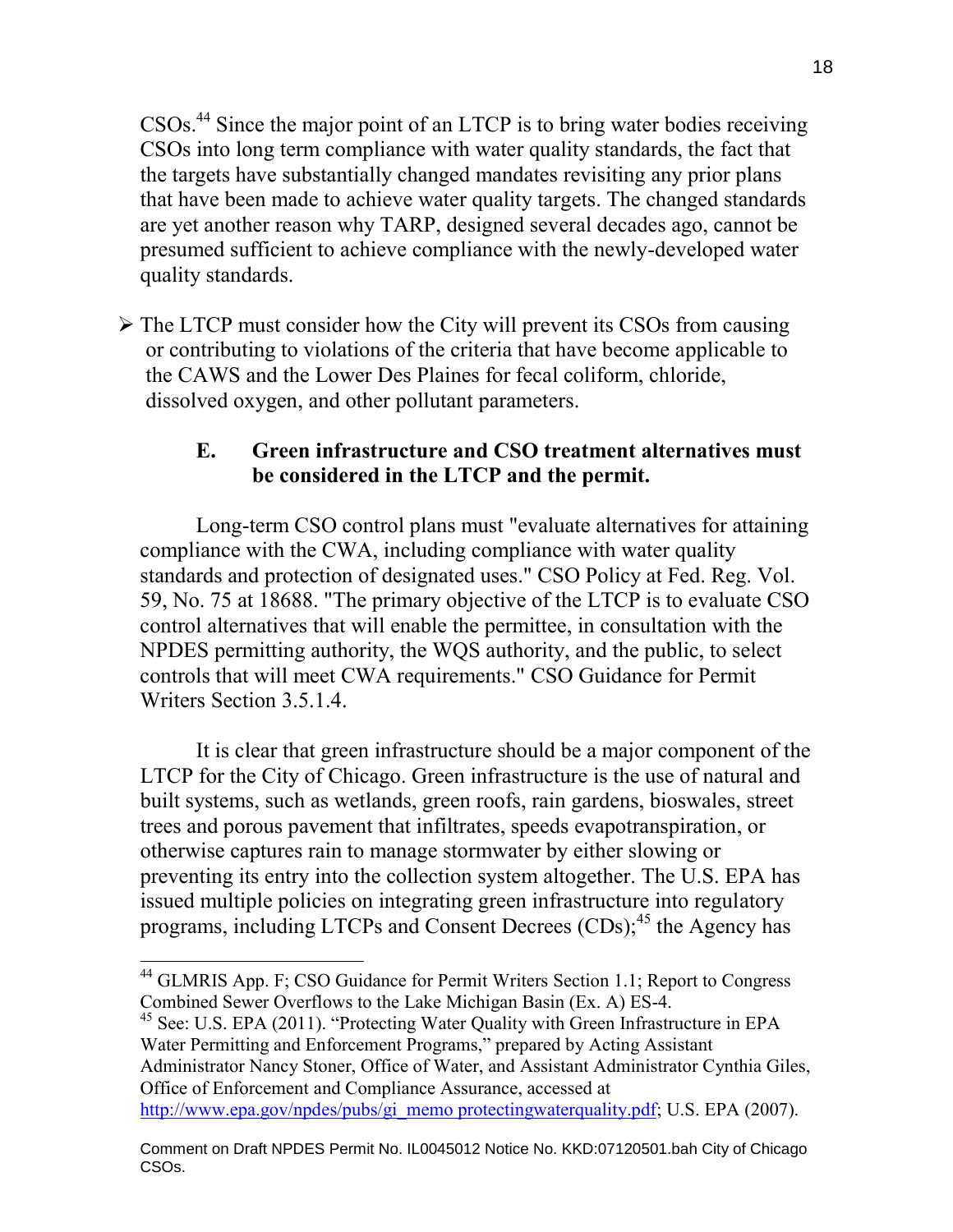also developed a national green infrastructure strategy.<sup>46</sup> As the Assistant Administrator for Enforcement and Compliance Assurance wrote in a letter to the U.S. Conference of Mayors:<sup>47</sup>

The EPA and the Department of Justice strongly believe that green infrastructure presents an exciting opportunity for stormwater management approaches that help eliminate CSOs in a cost-effective manner, while simultaneously securing a host of important environmental and community benefits, including improved water and air quality, increased energy efficiency, green spaces and economic development. For these reasons, the EPA is committed to the use of green infrastructure projects in CSO settlements wherever it is feasible and appropriate. The EPA and the DOJ strongly encourage all CSO communities to consider green infrastructure, as part of an integrated approach to CSO control.

The U.S. EPA has found that "Green infrastructure can often provide more benefits at lesser cost than single-purpose gray infrastructure.<sup>748</sup> That is because comprehensive urban stormwater and combined sewer overflows (CSOs) strategies that incorporate green infrastructure are more flexible, more effective, and often less costly than traditional approaches. In its 2011 report, "Rooftops to Rivers II," the Natural Resources Defense Council (NRDC) documented a range of green infrastructure benefits, including stormwater volume control, pollutant removal and water conservation, as well as a range of non-water benefits, including reducing the urban heat

http://www.epa.gov/npdes/pubs/gi\_memo\_enforce.pdf.

<sup>&</sup>quot;Using Green Infrastructure to Protect Water Quality in Stormwater, CSO, Nonpoint Source and other Water Programs," prepared by Assistant Administrator Benjamin H. Grumbles, Office of Water, accessed at

http://www.epa.gov/npdes/pubs/greeninfrastructure\_h2oprograms\_07.pdf; U.S. EPA (2007). "Use of Green Infrastructure in NPDES Permitting and Enforcement," prepared by Director Linda Boornazian, Water Permits Division and Director Mark Pollins, Water Enforcement Division, accessed at

<sup>&</sup>lt;sup>46</sup>U.S. EPA, "Green Infrastructure,"

http://water.epa.gov/infrastructure/greeninfrastructure/.

<sup>&</sup>lt;sup>47</sup> U.S. EPA (2010). "Letter from US EPA Assistant Administrator, Office of

Enforcement and Compliance Assurance, Cynthia Giles, to CEO and Executive Director,

U.S. Conference of Mayors, Tom Cochran, December 8, 2010.

<sup>48</sup> U.S. EPA, "Cost-Benefit Resources,"

http://water.epa.gov/infrastructure/greeninfrastructure/gi\_costbenefits.cfm.

Comment on Draft NPDES Permit No. IL0045012 Notice No. KKD:07120501.bah City of Chicago CSOs.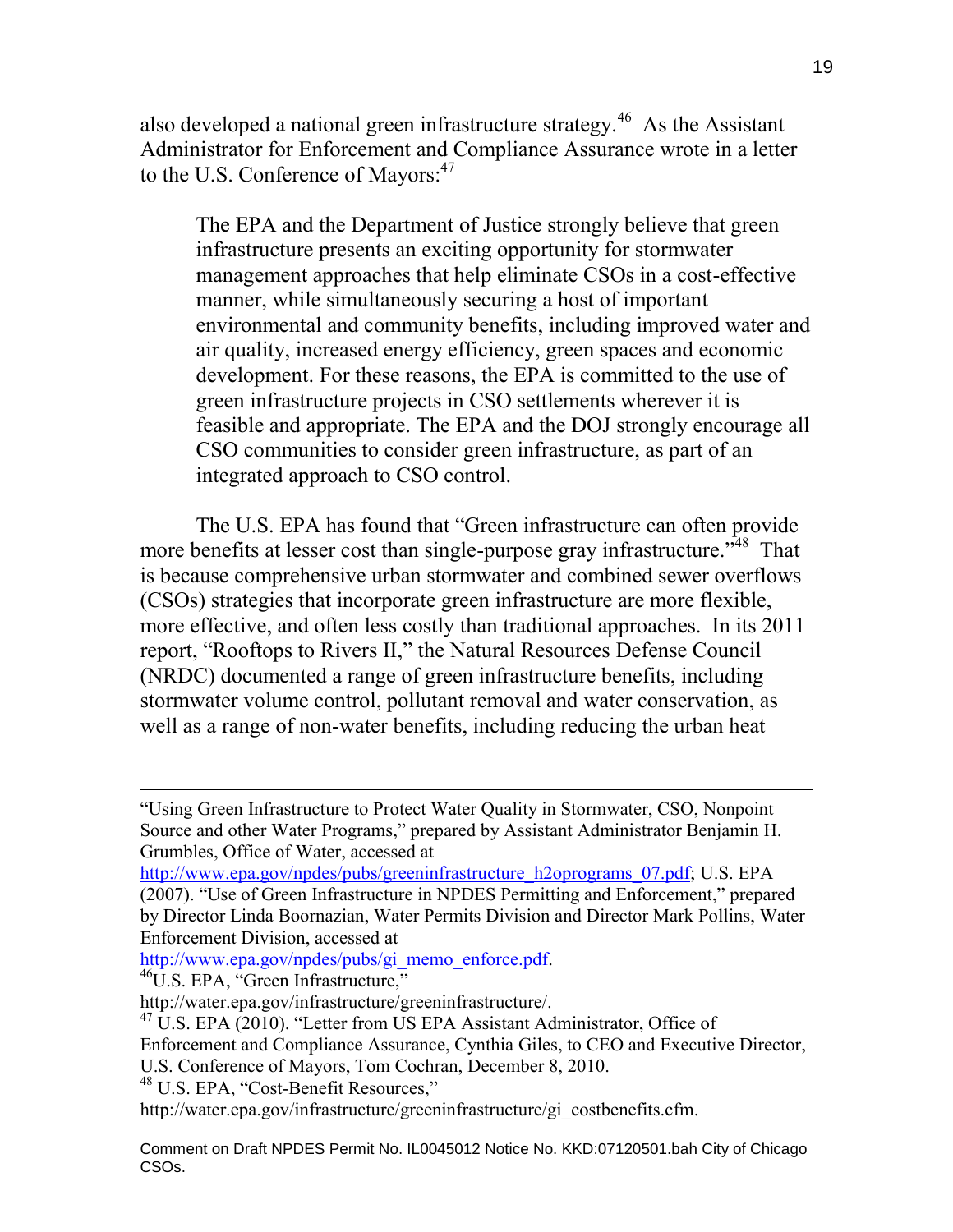island affect.<sup>49</sup> U.S. EPA has also analyzed the economic benefits of green infrastructure, most recently in "Case Studies Analyzing the Economic Benefits of Low Impact Development and Green Infrastructure Programs."<sup>50</sup>

During the past 10 years, U.S. EPA has executed a number of CDs with large municipalities or their sewage treatment authorities requiring green infrastructure. The cities with whom U.S. EPA has entered into such consent decrees include St. Louis, Kansas City, Louisville, Ft. Wayne, Indianapolis, Cincinnati (Hamilton County), Pittsburgh, Toledo, and Akron. In addition, many major municipalities – including New York City and Philadelphia – have developed and received approval for LTCPs and/or extensive green infrastructure implementation plans in the context of CSO control planning. Examples include:<sup>51</sup>

New York City: In a 2012 state consent order, New York City committed to investing more than \$1 billion in green infrastructurebased controls to reduce combined sewer overflows. Importantly, the consent order includes a requirement that the city use green infrastructure retrofits to manage one inch of runoff from 10 percent of the impervious acreage in its combined sewer service area by 2030, with interim targets for 2015, 2020, and 2025. Runoff can be managed using either retention, which is a superior means of addressing stormwater issues, or detention, with delayed release to the sewer system. These commitments have been incorporated into Clean Water Act permits, even as the city continues comprehensive planning efforts to reduce its sewer overflows and to establish long-term green infrastructure and water quality goals. New York has implemented several neighborhood-scale demonstration areas that out-performed expectations, and has scaled-up construction of "bioswales" and other green infrastructure features in the public right-of-way (i.e., planted strips along sidewalks and roadways that capture street runoff).

<sup>50</sup> U.S. EPA, "Case Studies Analyzing the Economic Benefits of Low Impact Development and Green Infrastructure Programs," August 2013, http://water.epa.gov/polwaste/green/upload/lid-gi-programs\_report\_8-6-

13 combined.pdf.

<sup>&</sup>lt;sup>49</sup> Garrison, Noah and Hobbs, Karen, "Rooftops to Rivers II: Green strategies for controlling stormwater and combined sewer overflows," Natural Resources Defense Council, 2011, www.nrdc.org/rooftops.

 $51$  While some of the examples cited are from MS4 permits, they remain relevant as to how the use of green infrastructure can reduce CSOs.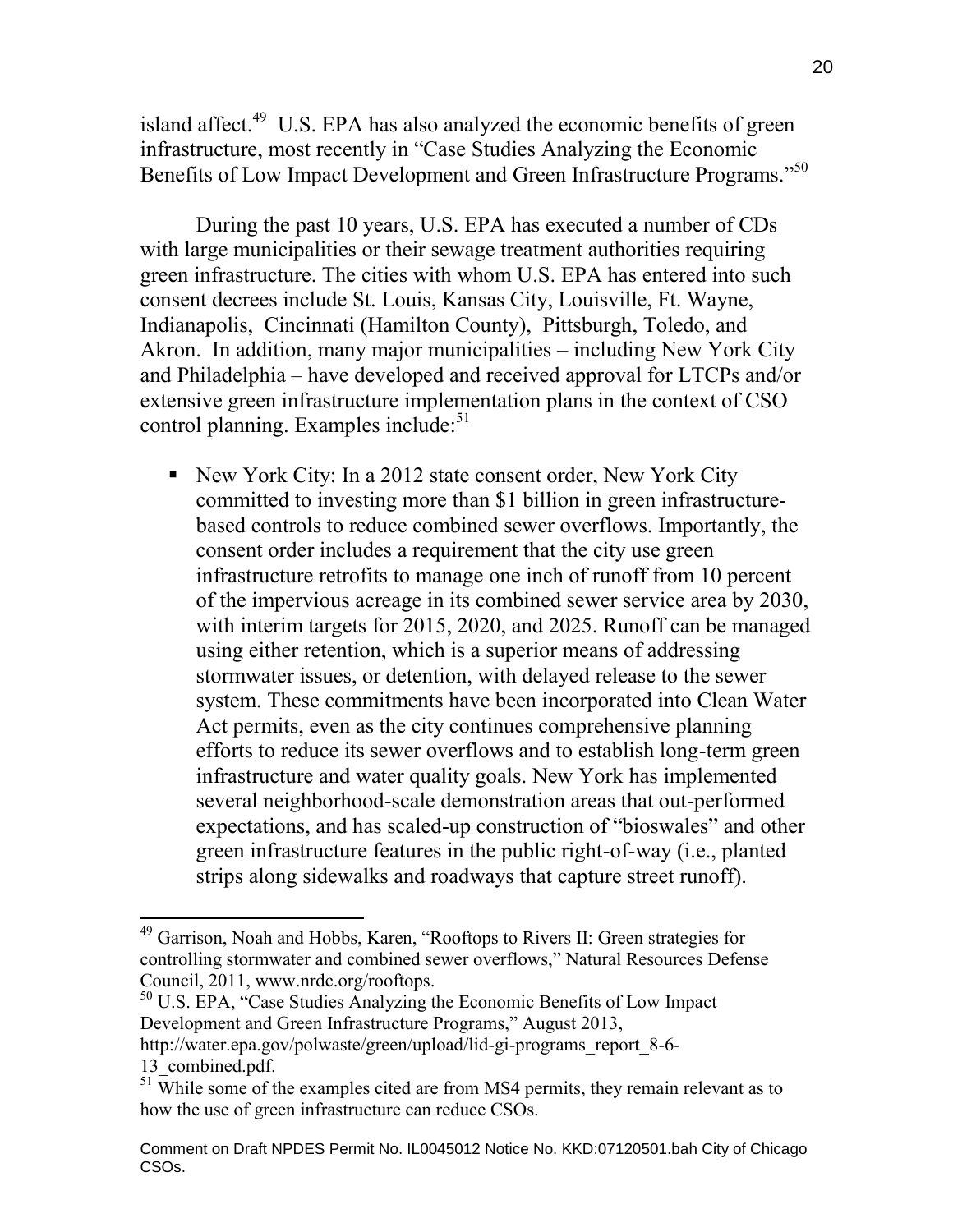Further, the city is laying plans to diversify its approach to catalyze more green infrastructure on private property.

- Philadelphia: To address chronic pollution problems related to combined sewer overflows, Philadelphia established the "Green City, Clean Waters" program, an ambitious effort focused on green infrastructure solutions that will require the retrofit of nearly 10,000 acres of impervious surface on public and private property over a 25 year period. The approved plan requires Philadelphia to reduce annual CSO volume by 7.96 billion gallons, with the majority of that reduction coming from green infrastructure. Enforceable targets both for acres of green infrastructure retrofits and for measurable reductions in sewage overflow pollution—are embodied in a state consent order. The consent order also provides that these targets will be incorporated into the city's Clean Water Act permits. The city is on-track to meet its first major green infrastructure target, in 2016, through a combination of public investments in green infrastructure, regulation of private development projects, and incentives for private property retrofits. For example, the city established a requirement that new development and redevelopment projects infiltrate the first one inch of runoff on-site; in 2015, it strengthened that standard to require infiltration of the first 1.5 inches of runoff. The city also adopted a stormwater fee structure providing a substantial credit (up to nearly 80 percent) for nonresidential property owners who install retrofits that manage the first inch of rainfall over their entire parcel on-site, with no discharge. And, in 2015, the city launched a new grant program, which utilizes a unique public-private partnership model to generate cost-effective green infrastructure retrofits on private property. Under this Greened Acre Retrofit Program, capital costs are underwritten by the city, maintenance costs are covered by the property owner (in exchange for ongoing stormwater fee reductions from the city), and entrepreneurial private firms recruit property owners and design and build retrofit projects in bulk.
- Portland, Oregon: To comply with its NPDES permit, Portland established a comprehensive stormwater management program that includes design standards for source control devices as well as best management practices for reducing stormwater pollution. Portland's runoff retention standard prioritizes the use of green infrastructure over all other control measures for new and redevelopment projects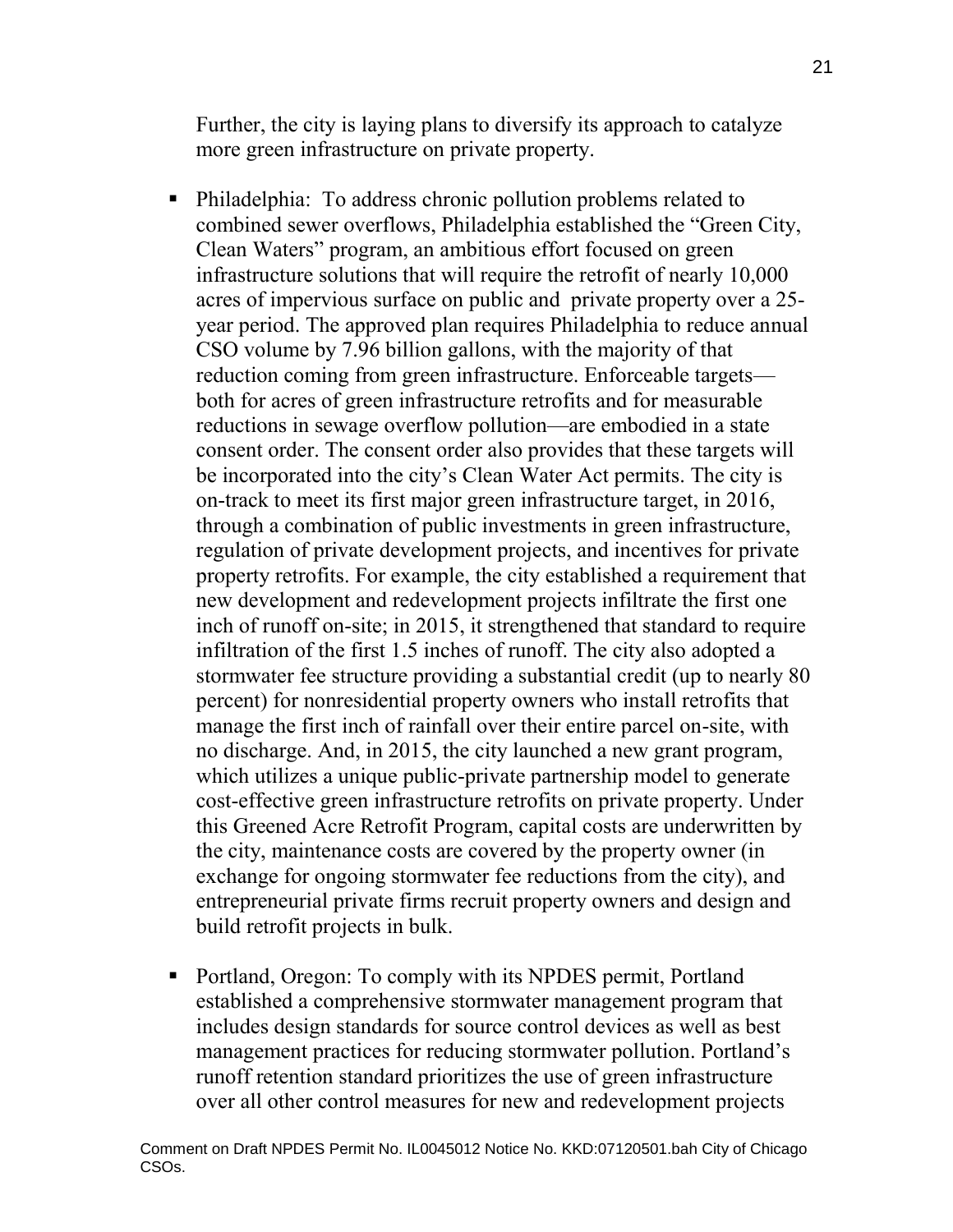involving as little as 500 square feet of impervious area. The city also requires the development of a retrofit plan for existing impervious areas and is implementing programs to replace city-owned impervious areas along streets and on municipal building roofs.

- Seattle: The City of Seattle Stormwater Management Plan was developed to comply with its NPDES permit; it specifically requires that green stormwater infrastructure be used to the maximum extent feasible for single-family residential and parcel-based projects. To help sites meet the requirement, a range of best management practices are identified, including bioretention, use of permeable paving, retention of existing trees, rainwater harvesting, and installation of green roofs.
- Washington, D.C.: The city operates a separate storm sewer system that conveys stormwater runoff independently from sewage over much of the city. Its stormwater permit requires new development and redevelopment projects to retain 1.2 inches of rainfall from each storm event. Recently adopted regulations to implement the permit's requirements established a first-of-its-kind program that sets retention standards and a volume credit trading system that allows some of the retention obligation to be met off-site. Additionally, the city's wastewater utility, DC Water, has recently proposed to modify its federal consent decree to incorporate green infrastructure. If approved, the consent decree modification would allow DC Water to replace or downsize two planned underground tunnels by substituting green infrastructure practices in certain areas of the city.
- Prince George's County, Maryland: The county's new stormwater permit requires it to retrofit 20 percent of its impervious surfaces, or about 8,000 acres, to control stormwater runoff over the next five years. To meet this requirement, the county is establishing an innovative public- private partnership (P3) program. A private company will fund, implement, and maintain the retrofit projects, which will consist of green infrastructure practices, with costs to be repaid over time using revenues from the county's stormwater fee. Provided that the program is structured to ensure that the county remains accountable for meeting its permit requirements, the Prince George's County approach could be used as a model in other jurisdictions subject to CSO control requirements.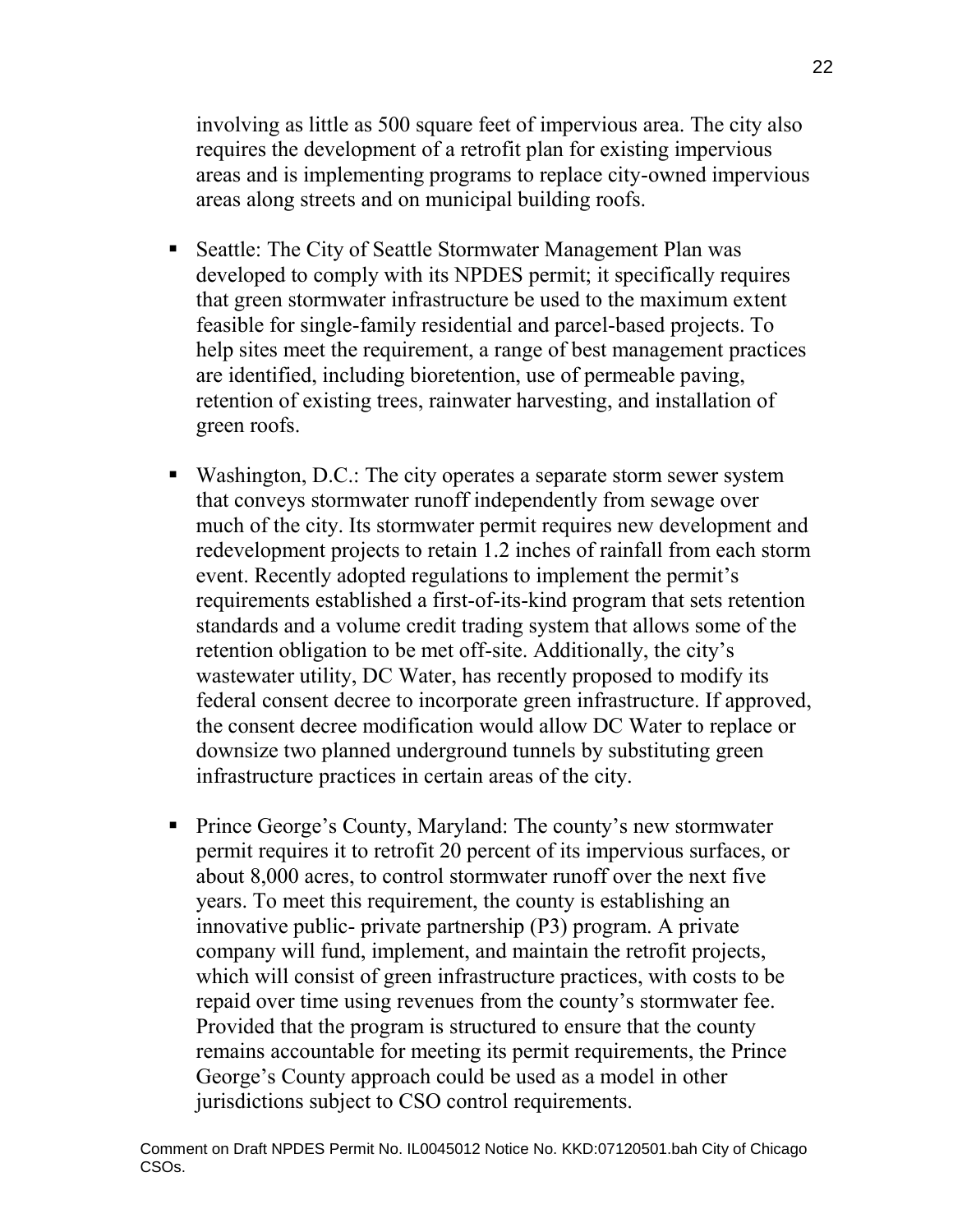The State of New Jersey Department of Environmental Protection recently included requirements for 21 NPDES permittees to include green infrastructure in the evaluation of the alternatives for the  $LTCP$ :<sup>52</sup>

"The permittee shall evaluate a range of CSO control alternatives predicted to accomplish the requirements of the CWA. In its evaluation of each potential CSO control alternative, the permittee shall use an NJDEP approved hydrologic, hydraulic and water quality models. The permittee shall utilize the models to simulate the existing conditions and conditions as they are expected to exist after construction and operation of the chosen alternative(s). The permittee shall evaluate the practical and technical feasibility of the proposed CSO control alternative(s), and water quality benefits of constructing and implementing various remedial controls and combination of such controls and activities which shall include, but not be limited to the controls below: i. Green infrastructure. ii...."

The New Jersey permits also require an evaluation of municipal facilities and operations to minimize their flows which could include measures such as water conservation; alternation or reduction in operations; and on-site storage."<sup>53</sup>

Finally, the New Jersey permits recognize the importance of coordination between permittees and the need to clarify permittees' respective obligations in LTCPs:<sup>54</sup>

Where multiple permittees own/operate different portions of a hydraulically connected CSS, the permittee is required to work cooperatively with all other permittees to ensure the LTCPs are consistent. The LTCP documents must be based on the same data, characterization, models, engineering and cost studies, and other information, where appropriate. Each permittee is required to prepare the necessary information for the portion of the hydraulically

<sup>&</sup>lt;sup>52</sup> Department of Environmental Protection, State of New Jersey, "Final Surface Water Renewal Permit Action," March 12, 2015, p. 349-350, www.state.nj.us/dep/dwq/csopermits.htm (see drop-down menu labeled "Individual Permits").

 $53$  Ibid, p. 57.

<sup>54</sup> Ibid, p. 239.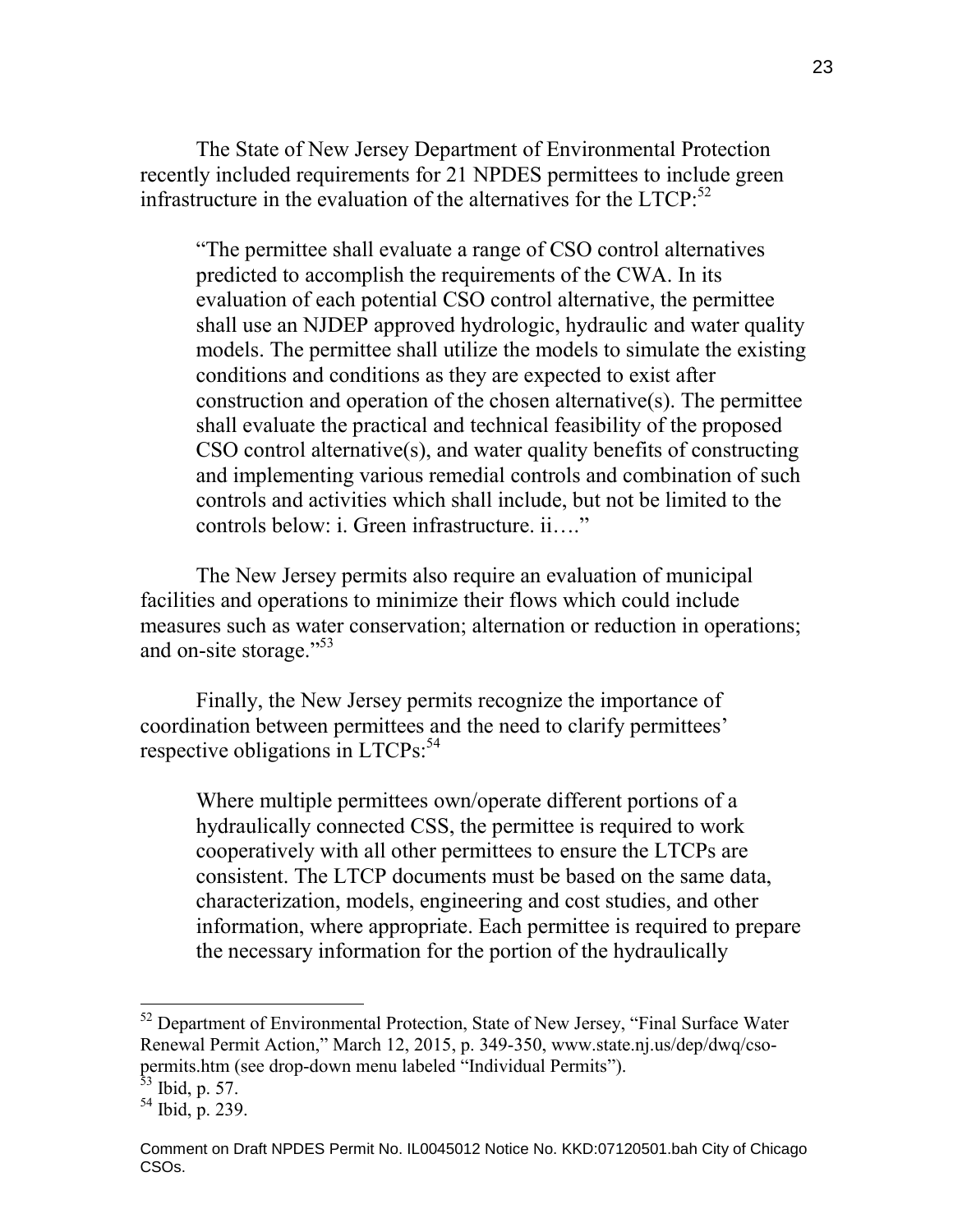connected system that the permittee owns/operates and provide this information to the other permittees within the hydraulically connected system in a timely manner for LTCP submission.

As the examples above show, states and U.S. EPA are increasingly incorporating municipal green infrastructure commitments into NPDES and MS4 permits, as well as consent decrees. IEPA should require that, at a minimum, the City of Chicago's Green Stormwater Infrastructure Strategy, and other green infrastructure commitments, be incorporated into its NPDES permit. In addition, IEPA should ensure that the City is maximizing its green infrastructure investment in its permit.

In April 2014, the City issued its Green Stormwater Infrastructure Strategy;<sup>55</sup> stating that "Green stormwater infrastructure is therefore an alternative or complement to conventional stormwater management approaches,"<sup>56</sup> committing the City to a data-driven, fact-based approach. The City also commits to incorporating green stormwater infrastructure into future public capital projects; incorporating permeable pavement into appropriate sewer main replacement projects; increasing the use of green stormwater infrastructure in streetscape projects; determining the costs and benefits of using green infrastructure to manage stormwater; and developing rainfall frequency data that incorporates recent storms as well as climate change projections. The implementation of all of these initiatives should impact the ability of the City to comply with its NPDES permit and thus should be incorporated therein, with enforceable deadlines and clear numeric goals.

The State of Illinois also recognizes the role of green infrastructure to control stormwater runoff and protect water quality. Since 2012, IEPA's Green Infrastructure Grant (IGIG) program has awarded close to \$15 million to local units of government.<sup>57</sup> Prior to the creation of IGIG, which is currently being reassessed, the agency commissioned a report to evaluate the

<sup>&</sup>lt;sup>55</sup> City of Chicago, "Green Stormwater Infrastructure Strategy," April, 2014, http://www.cityofchicago.org/content/dam/city/progs/env/ChicagoGreenStormwaterInfra structureStrategy.pdf.

<sup>56</sup> Ibid, p. 40.

 $57$  Illinois Environmental Protection Agency, "Illinois Green Infrastructure Grant Program for Stormwater Management," http://www.epa.illinois.gov/topics/grantsloans/water-financial-assistance/igig/index.

Comment on Draft NPDES Permit No. IL0045012 Notice No. KKD:07120501.bah City of Chicago CSOs.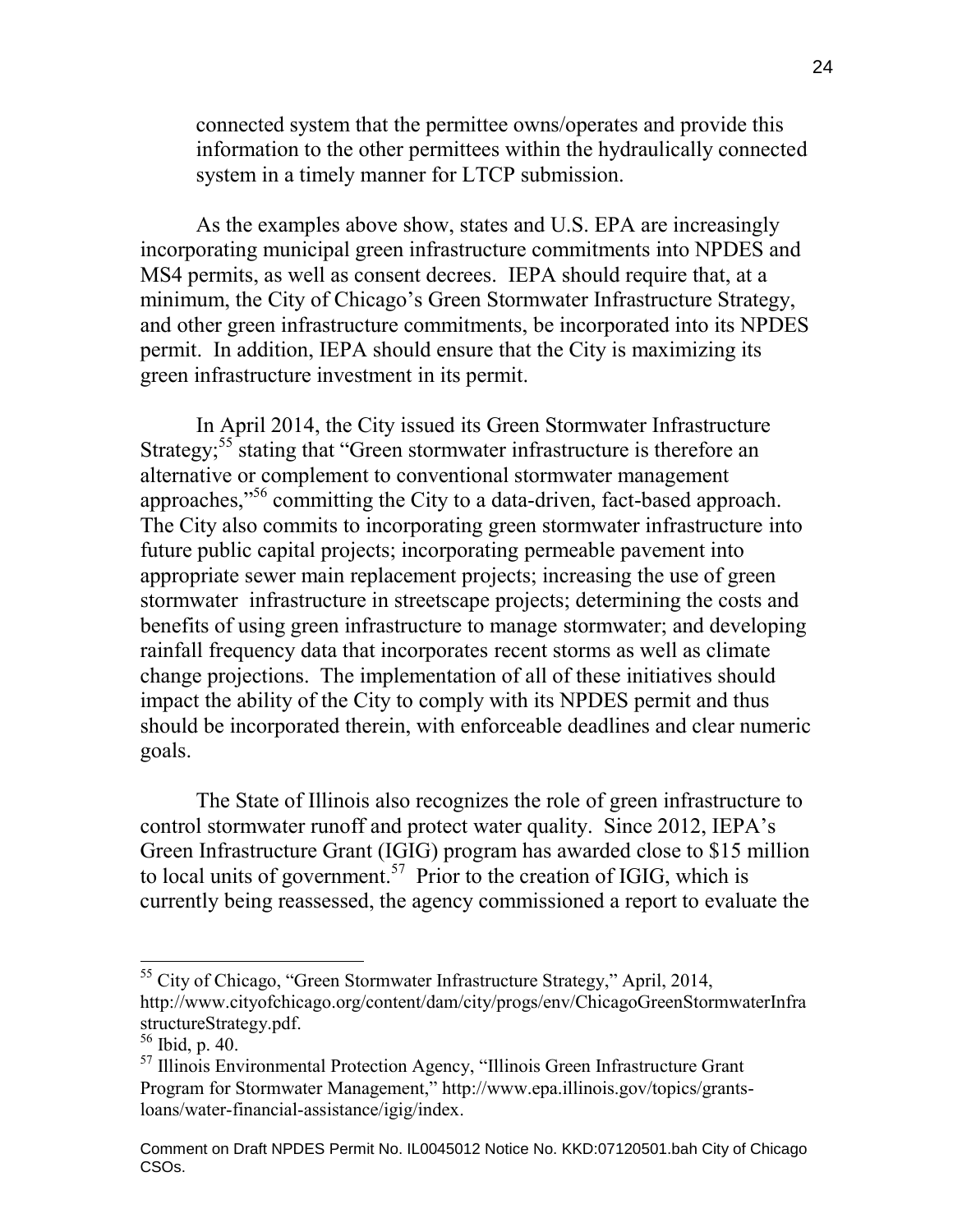effectiveness of using green infrastructure to manage stormwater. The report found that:<sup>58</sup>

On average, many of these practices [green infrastructure] are as effective as conventional on-site detention basins in reducing total suspended solids and total nitrogen being discharged to waterways and that they can also reduce runoff volumes and peak flows discharged to urban streams, reducing erosion, sedimentation and flood risks…using green infrastructure can result in substantial savings in both construction and life-cycle costs when compared to using conventional infrastructure to manage runoff in suburban, urban residential and commercial projects.

Given the State's own investment in green infrastructure, and the findings of its own studies supporting the effectiveness of this approach to better manage stormwater, the State should incorporate those findings into NPDES permits.

 $\triangleright$  The LTCP must consider alternatives for addressing CWA requirements including green infrastructure and CSO treatment.

# **F. Increased Conveyance Capacity should be studied to reduce the City's CSO and improve Bubbly Creek.**

The Great Lakes and Mississippi River Interbasin Study (GLMRIS) found that additional pipelines will be needed to prevent CSOs even after the completion of TARP.<sup>39</sup> The need to increase conveyance was earlier found in a study commissioned by the U.S. Army Corps of Engineers.<sup>60</sup> Such

 $\overline{a}$ <sup>58.</sup> The Illinois Green Infrastructure Study: A Report to the Illinois Environmental Protection Agency on the Criteria in Section 15 of Public Act 96-0026, the Illinois Green Infrastructure for Clean Water Act of 2009," Submitted by University of Illinois at Chicago et al, May 28, 2010, p. 5, http://www.epa.state.il.us/greeninfrastructure/docs/draft-final-report.pdf.

<sup>59</sup> GLMRIS App. F (Ex. P) at F-23, F-29, and F-454.

<sup>60</sup> He, J, Son, C.S. Liu, Ying and Gong, C., Hydraulic Transient Study of Mainstream Tunnel System and Control System (1994) (Ex. R). Indeed, it appears from several documents that the MWRD, U.S. EPA and the Corps of Engineers recognized early on that much greater conveyance was needed if TARP was to address all of the CSOs discharging in the Chicago area. U.S. EPA Final EIS (1976) (Ex. S) and USACE, Economic Analysis (1986) (Ex. T). To cut costs, however, it was decided to build a system only capable of addressing MWRD CSOs much of the time.

Comment on Draft NPDES Permit No. IL0045012 Notice No. KKD:07120501.bah City of Chicago CSOs.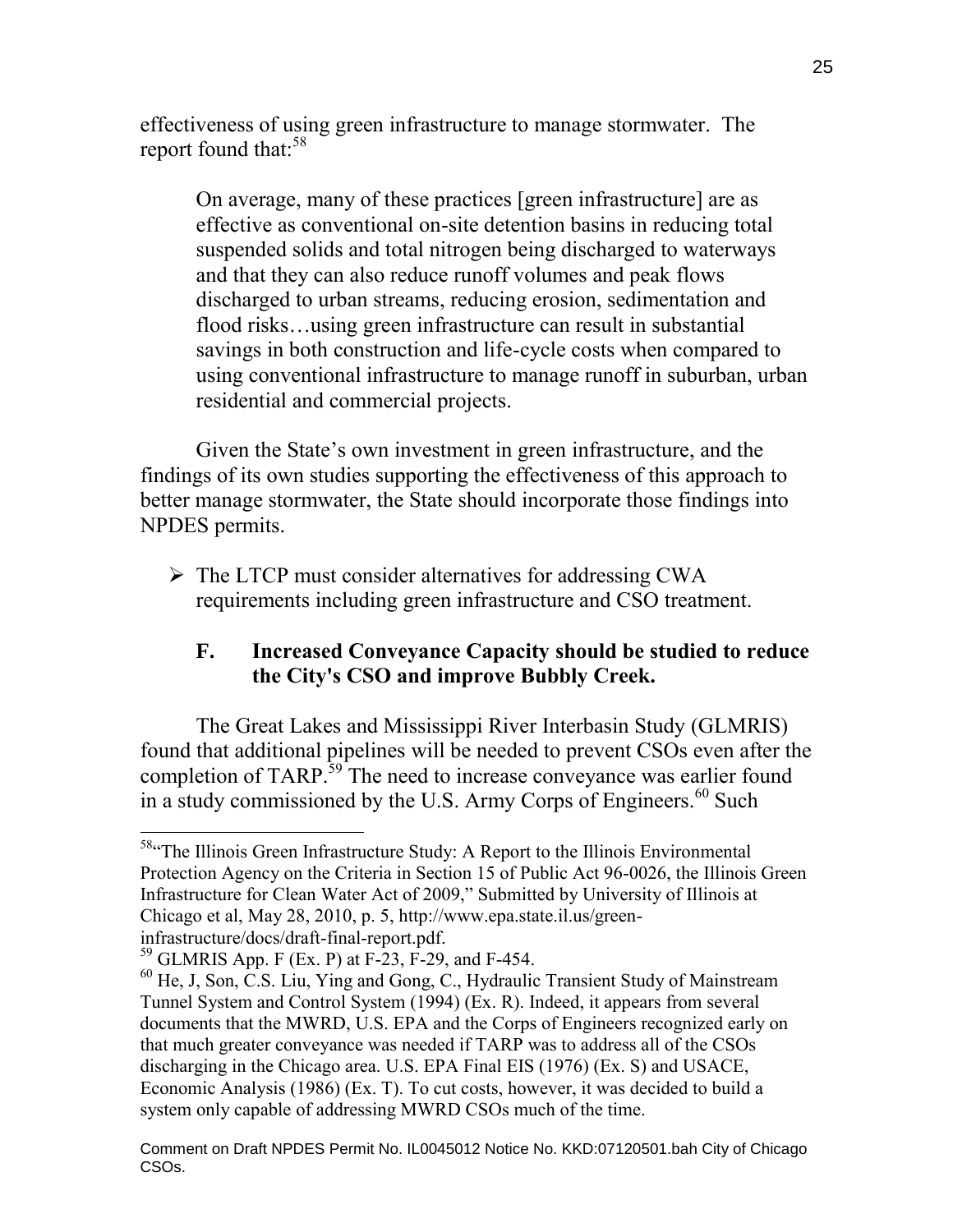additional conveyance to the McCook Reservoir might also reduce or eliminate the number of Chicago CSOs, as well as the need for the continued operation of the Racine Ave pumping station, which currently floods into Bubbly Creek.

 $\triangleright$  The LTCP should consider whether additional conveyance is needed to move stormwater from the north side of Chicago to the McCook Reservoir and whether such conveyance could also address CSOs now flowing into Bubbly Creek.<sup>61</sup>

# **G. The LTCP planning process must incorporate the Policy's public participation process.**

The Policy makes public participation a central element of the LTCP development process. U.S. EPA has stated, "Under the CSO Control Policy, the permittee should employ a public participation process that actively involves the affected public in the decision-making to select the long-term CSO controls(s)." CSO Guidance for Permit Writers Section 3.5.1.1. Given the mandate by Congress to involve the public in permitting decisions, 33 U.S.C. §1251(e), critical portions of any plan to control pollution must be presented to the public and made available for public review and comment. *Waterkeeper Alliance, Inc. v. U.S. EPA*, 399 F.3d at 504.

Accordingly, the permit should spell out in detail a planning and public comment process for developing a proper LTCP.

- $\triangleright$  The Permit should set forth requirements for allowing public comment on the LTCP. At a minimum, the Permit should state:
	- When a draft LTCP must be set forth for public comment,
	- When the plan should be finalized, and

- That implementation of the LTCP will be made a condition of the next NPDES permit and subject to public comment and review as part of that permit.

 $\overline{a}$  $61$  Consideration of additional tunnels and other ways to address the major CSO discharges to Bubbly Creek was considered by CTE/AECOM in May 2007 and presented to IEPA (Ex. U). These ideas should be considered by IEPA and the City of Chicago now as means to protect the Bubbly Creek sensitive area.

Comment on Draft NPDES Permit No. IL0045012 Notice No. KKD:07120501.bah City of Chicago CSOs.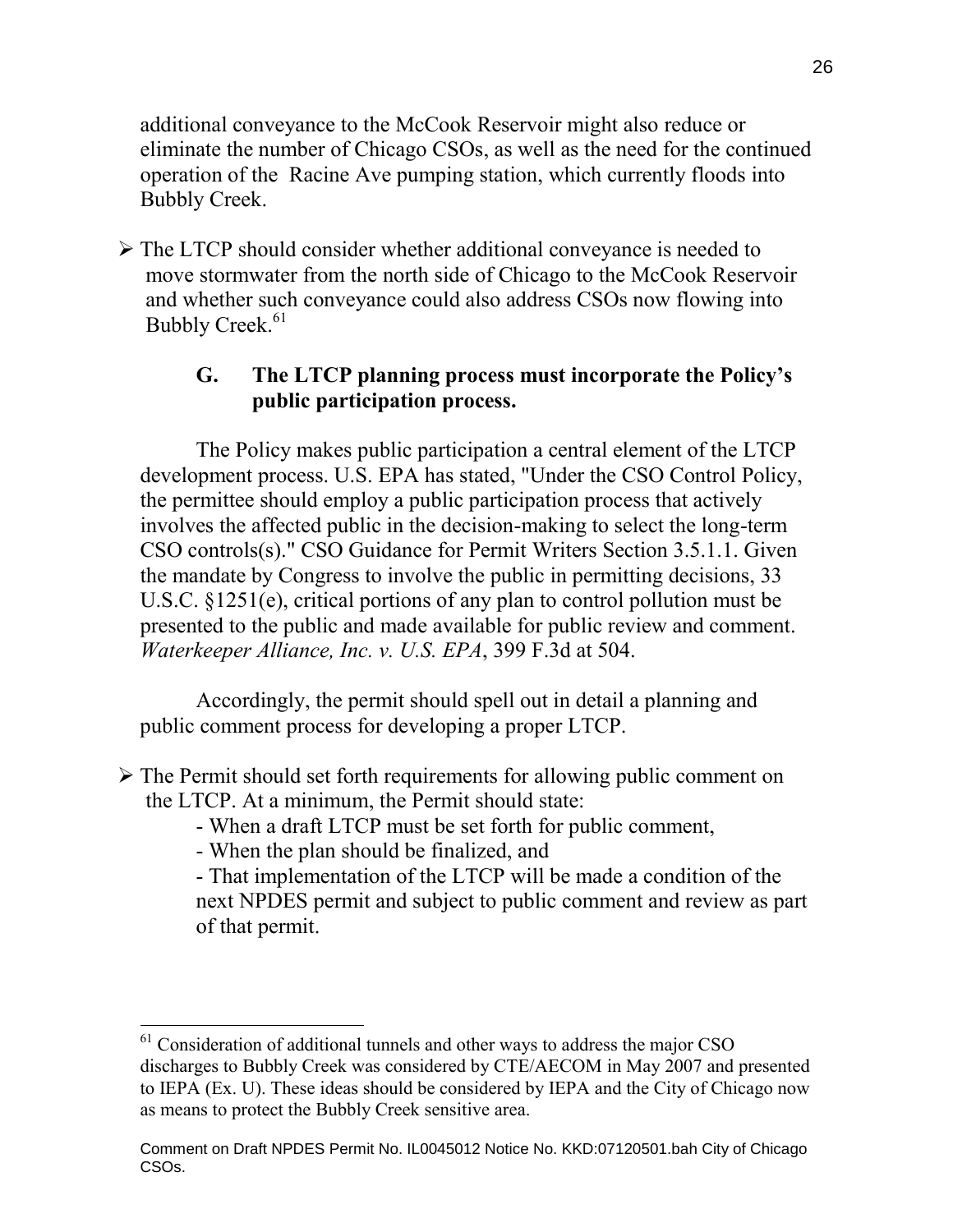# **H. Special Condition #3 No. 6 is inadequate, as implementation of the Nine Minimum Controls must be set forth in detail.**

The Draft Permit states the NMC requirements in a generic fashion that would not even be adequate for a Phase I CSO permit, as it fails to contain a best professional judgment determination as to the particular controls that should be put into place by the permittee. CSO Policy II.B. For a proper Phase II CSO permit, the permit writer should have "evaluated the permittee's NMC implementation and documentation efforts" and "should, where appropriate, develop Phase II permit language that requires continued implementation of the NMC. The permit language should be tailored to the permittee's specific circumstances and should incorporate site-specific implementation and recordkeeping requirements." CSO Guidance for Permit Writers Section 4.4.2.

The public has no information regarding whether IEPA has done the required evaluation. If the agency has not, it should. In any event, after the evaluation has been done, it should be reflected in NMC provisions that are tailored to address the Chicago CSO discharges.

 The Permit should set forth in detail how the NMC are to be implemented by the City.

## **I. The final permit should require the City to analyze the number of skimmer boats needed to address the City's CSOs.**

The City of Chicago must undertake an analysis to determine how many skimmer boats it must operate to address solid and floatable materials in its CSOs as part of the implementation of NMC #6.

The MWRD boats are to assure compliance with MWRD permits. There is no reason to anticipate that the MWRD boats can or will adequately address solids and floatables from Chicago CSO discharges.

While every effort should be made to prevent floatables from reaching the water bodies, the Permit must require the City to determine how many skimmer boats it must operate to address the City's CSOs.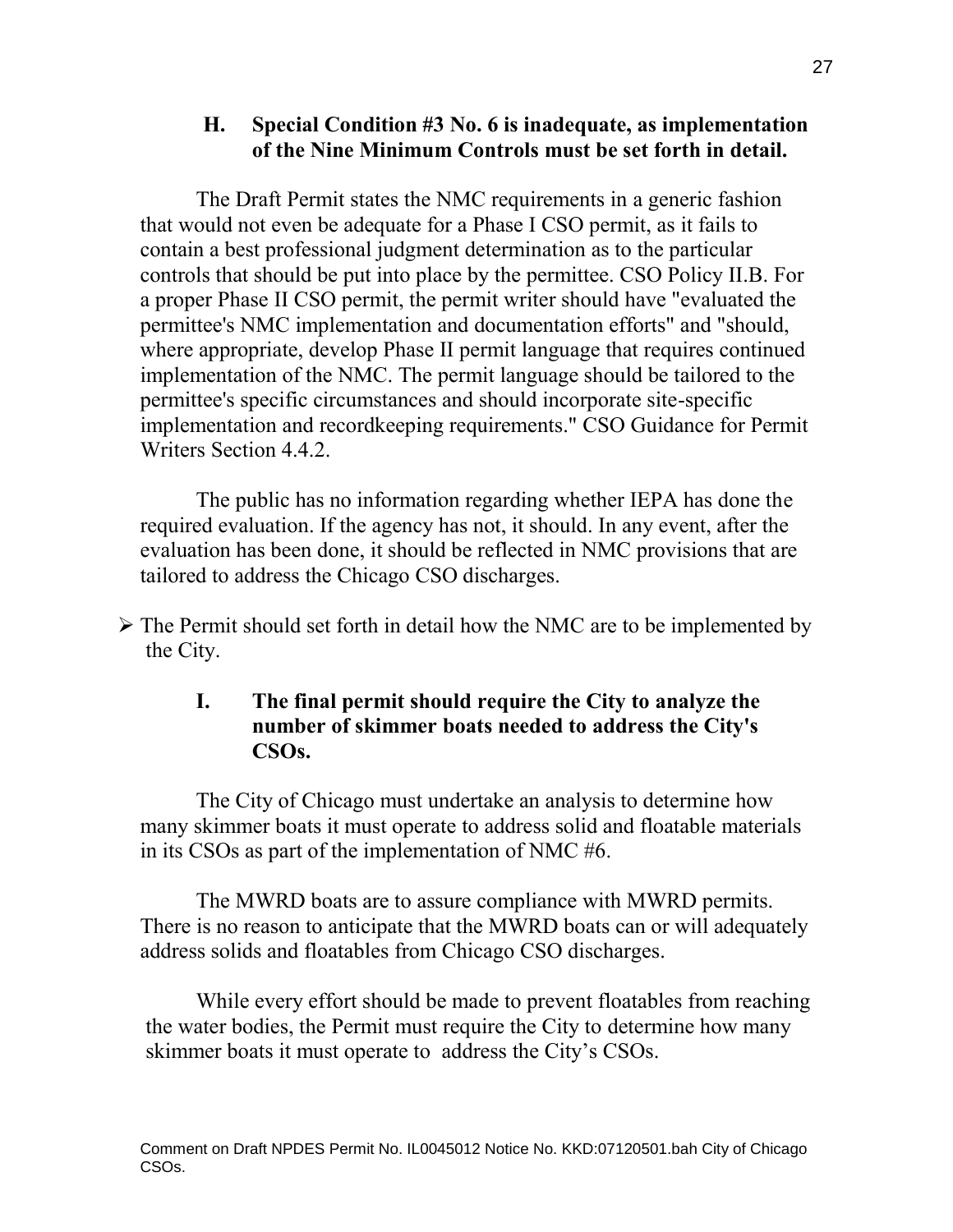**J. Special Condition #3 No. 7 should be rewritten to recognize that most of the CAWS has been designated as primary contact, that all of the waters that the IPCB has designated as primary contact use are being used as such and that designated uses may not be removed without a Use Attainability Analysis conducted under 40 CFR § 131.10(g).** 

Sensitive areas must be considered and properly addressed as part of the LTCP. CSO Policy II.C.3. Not only does the Draft Permit fail to do so,<sup>62</sup> its language suggests IEPA may remove or disregard protections of sensitive areas in the CAWS.

Special Condition #3 No. 7, which purports to address sensitive areas, ignores the fact that after a seven year process, the IPCB has adopted new use designations and criteria for the CAWS and the Upper Dresden Island Pool of the Lower Des Plaines. These new designations include many "primary contact" use designations decided on by the Board after testimony and full consideration.<sup>63</sup> These use designations have been approved by U.S. EPA under Section 303(c) of the CWA.

Moreover, by asking the permittee to list portions of the water bodies that are not suitable for primary contact recreation, the language in Special Condition #3 No. 7 improperly suggests that IEPA could change use designations from primary contact to some other designation or that designated uses need not be protected. All of the waters found by the IPCB to be suitable for primary contact use are, in fact, suitable for such use.<sup>64</sup> The law is clear that no changes to designated uses, which are a component of water quality standards, 40 CFR 131. 3(i), can be made without a use attainability analysis and a change in designation made by the IPCB with the approval of the U.S. EPA. 33 USC § 1313(c); 40 CFR § 131.10(j).

 $62$  It appears from the Draft Permit that the sensitive area analysis has never been done. Certainly, the Draft Permit and Fact Sheet contain no information as to how Special Condition #3 No. 7, which purports to address sensitive areas, relates to preparation of the LTCP, as is the purpose of this provision in relation to the CSO permitting process.  $63$  These primary contact designations appear at 35 Ill. Adm. Code  $\S 303.220$ .

<sup>&</sup>lt;sup>64</sup> Chicago River Corridor Development Plan (Ex. V); Letter of Regional Administrator Susan Hedman to IPCB, Oct. 10, 2010 (Ex. W); Letter of Acting Assistant Administrator Nancy K. Stoner to Lisa Bonnett May 11,2011 (Ex. X).

Comment on Draft NPDES Permit No. IL0045012 Notice No. KKD:07120501.bah City of Chicago CSOs.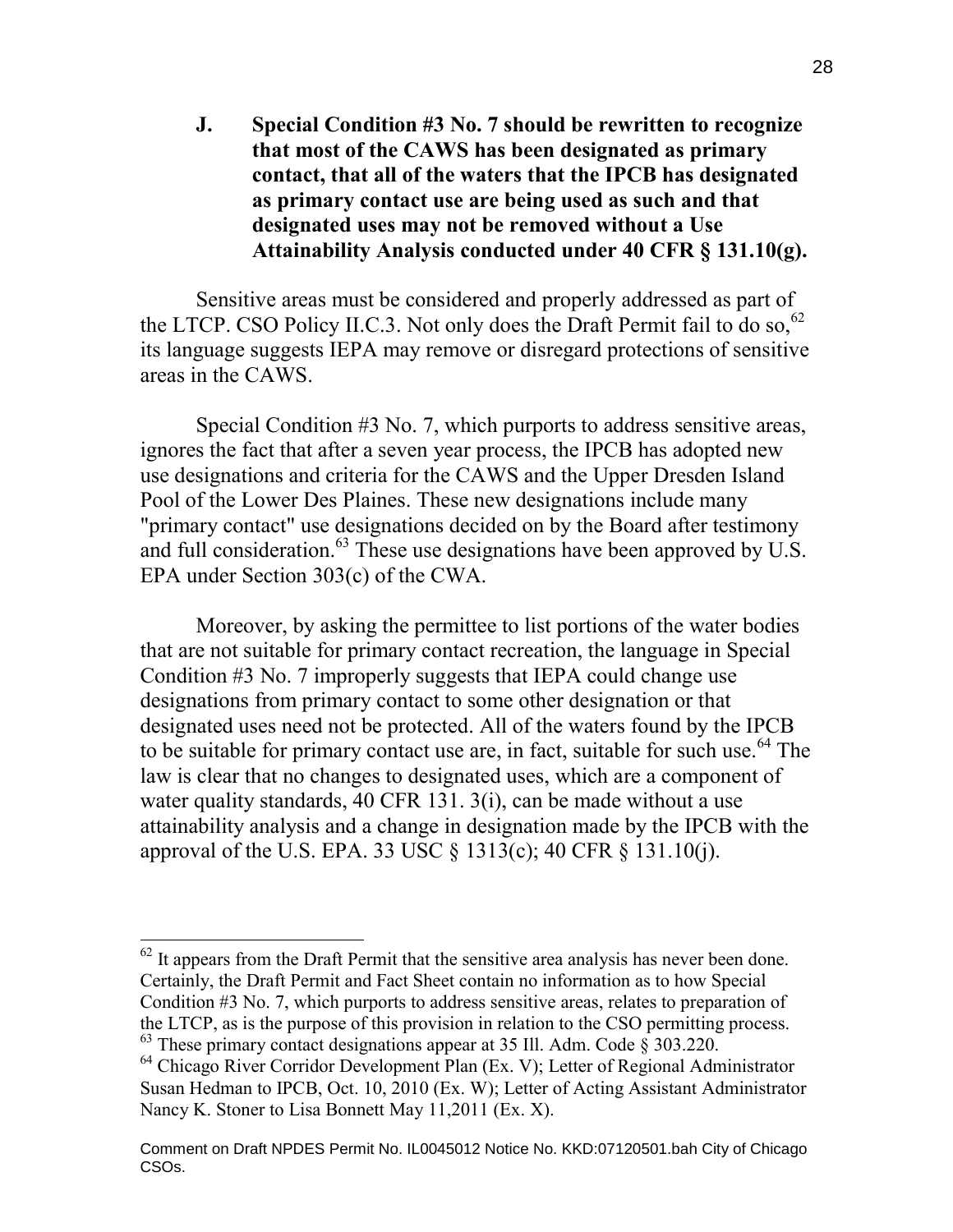$\triangleright$  The Permit should make clear that all of the areas that have been designated as primary contact by the IPCB are being used as such and should be protected as sensitive areas.

# **K. Bubbly Creek Must Be Designated as a Sensitive Area.**

At the permit hearing, numerous persons testified regarding their reliance on Bubbly Creek for water recreation. It is clear that Bubbly Creek is an important recreational resource and supports existing primary contact recreational uses. Plans should be made to enable full fishable/swimmable uses in Bubbly Creek as soon as possible.

- $\triangleright$  Bubbly Creek should be included as a designated sensitive area in this permit. IEPA must determine in this permit process whether it is physically possible and economically feasible to attain safe primary contact in Bubbly Creek and how quickly it can be done. CSO Policy II.C. 3.b and c.
	- **L. Special condition #3 No. 8 and Special Condition #3 No.18 should be rewritten to assure that there is an opportunity for public comment on the PPP, the Public Notification Plan and CSO O&M plans.**

The provisions for establishing the Pollution Prevention Plan, the CSO Operation and Maintenance Plan and the Public Notification Plan seem to contemplate a "public information meeting" but not an opportunity for public comment on the plans. This should be corrected. The public must be allowed to comment on the Pollution Prevention Plan, the CSO Operation and Maintenance Plan and the Public Notification Plan (as well as the LTCP). These plans should be developed as soon as possible.

 $\triangleright$  Special Condition #3 Nos. 8 and 18 should require the draft Pollution Prevention Plan, the Public Notification Plan and the CSO Operation and Maintenance Plan be created within a year and presented to the public for comment and potential revision. The final Pollution Prevention Plan, Public Notification Plan and CSO Operation and Maintenance Plan should be made conditions of the next NPDES permit.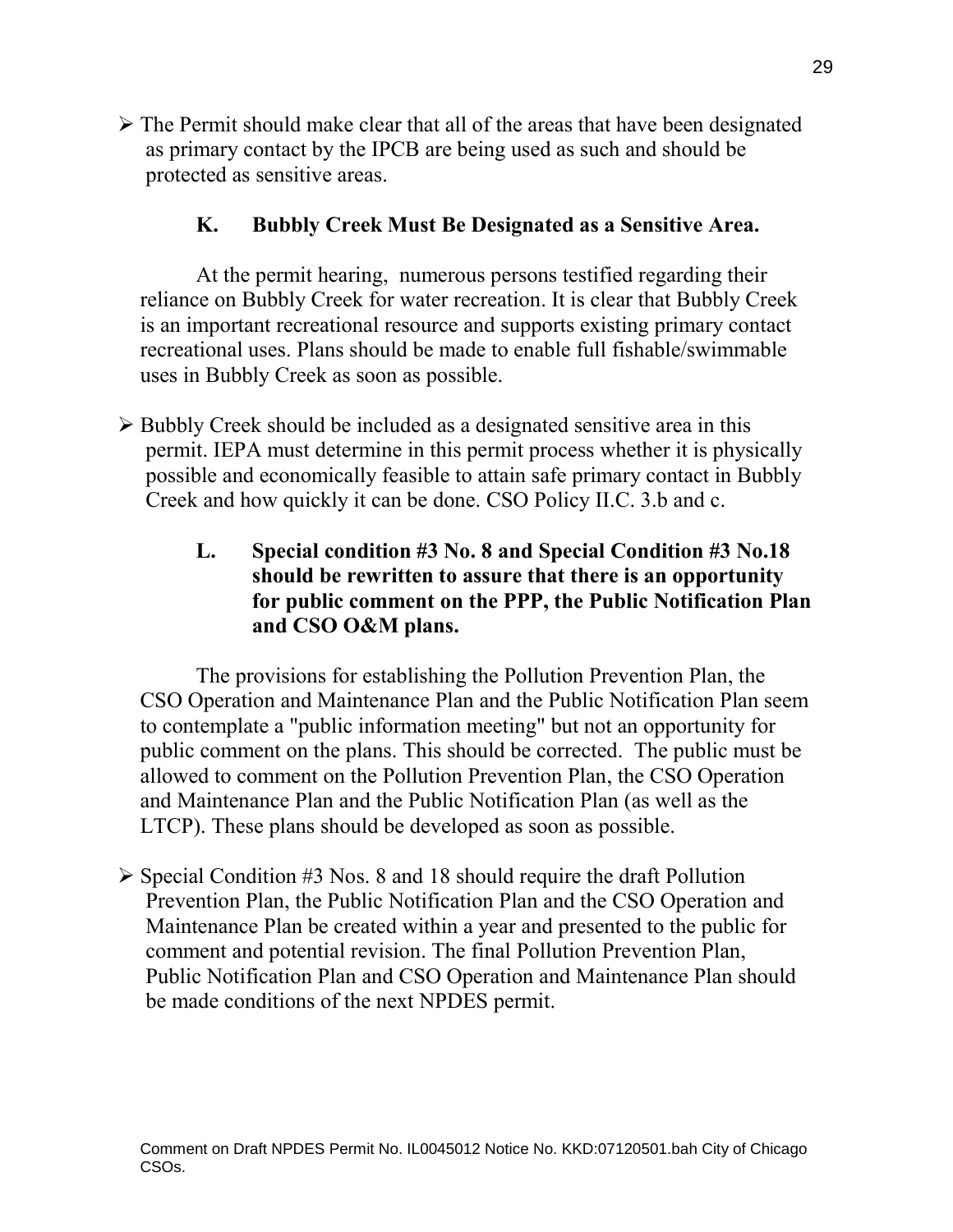## **M. Special Condition #3 No. 9 - The Sewer Use Ordinance Permit Requirement should be clarified.**

The Draft Permit Special Condition #3 No. 9 states "if no ordinance exists, such ordinance should be developed and implemented within six months of the effective date of this permit."

Either the required ordinance has been enacted or it has not.

 $\triangleright$  IEPA should determine now whether the sewer use ordinance has been enacted and whether it is appropriate and amend the special condition language appropriately.

# **N. Development of the plan contemplated by Special Condition #3 No. 10 should begin immediately and be submitted to IEPA and the public in six months.**

There is already abundant evidence that Chicago CSO discharges are causing and contributing to violations of the dissolved oxygen and fecal coliform standards and that these discharges will cause violations of chloride standards when they become applicable to the CAWS. $<sup>65</sup>$  As a practical</sup> matter, the plan to abate violations of water quality standards should be done as part of development of the LTCP. Both development of the abatement plan and the LTCP should be done on an expedited basis.

 $\overline{a}$  $<sup>65</sup>$  Numerous reports show continuing violations of water quality standards in the CAWS</sup> including numerous reports that can be found on the MWRD website at https://www.mwrd.org/irj/portal/anonymous/WQM. See e.g., IEPA 303(d) (Ex. I); MWRD Monitoring and Research Department, Report No. 14-21 (Ex. J), MWRD M&R 13-35 (ex. K), and MWRD 2014 Ambient Water (Ex. L), which show waters listed for violations of numerous criteria including DO values in CAWS below 3.0 mg/L, fecal coliform values far in excess of those allowed under 35 Ill. Adm. Code § 302.209 and chloride levels above the 500 mg/L level that will become applicable to the CAWS in 2018. GLMRIS App. B (Ex. Y) shows the existing impairments of waters receiving pollution from the Chicago CSOs B-26; GLMRIS App. F (Ex. P) shows that the CSOs and the resulting violations of water quality standards are likely to continue for the foreseeable future. F-127 to F 147. While, of course, there are sources of BOD, CL and fecal coliform to the CAWS in addition to the City of Chicago CSOs, it is certain that the large number of Chicago CSOs have contributed to these violations and will continue to do so. See, MWRD, Petition for Variance from Dissolved Oxygen Standards, p. 11 (Ex. F).

Comment on Draft NPDES Permit No. IL0045012 Notice No. KKD:07120501.bah City of Chicago CSOs.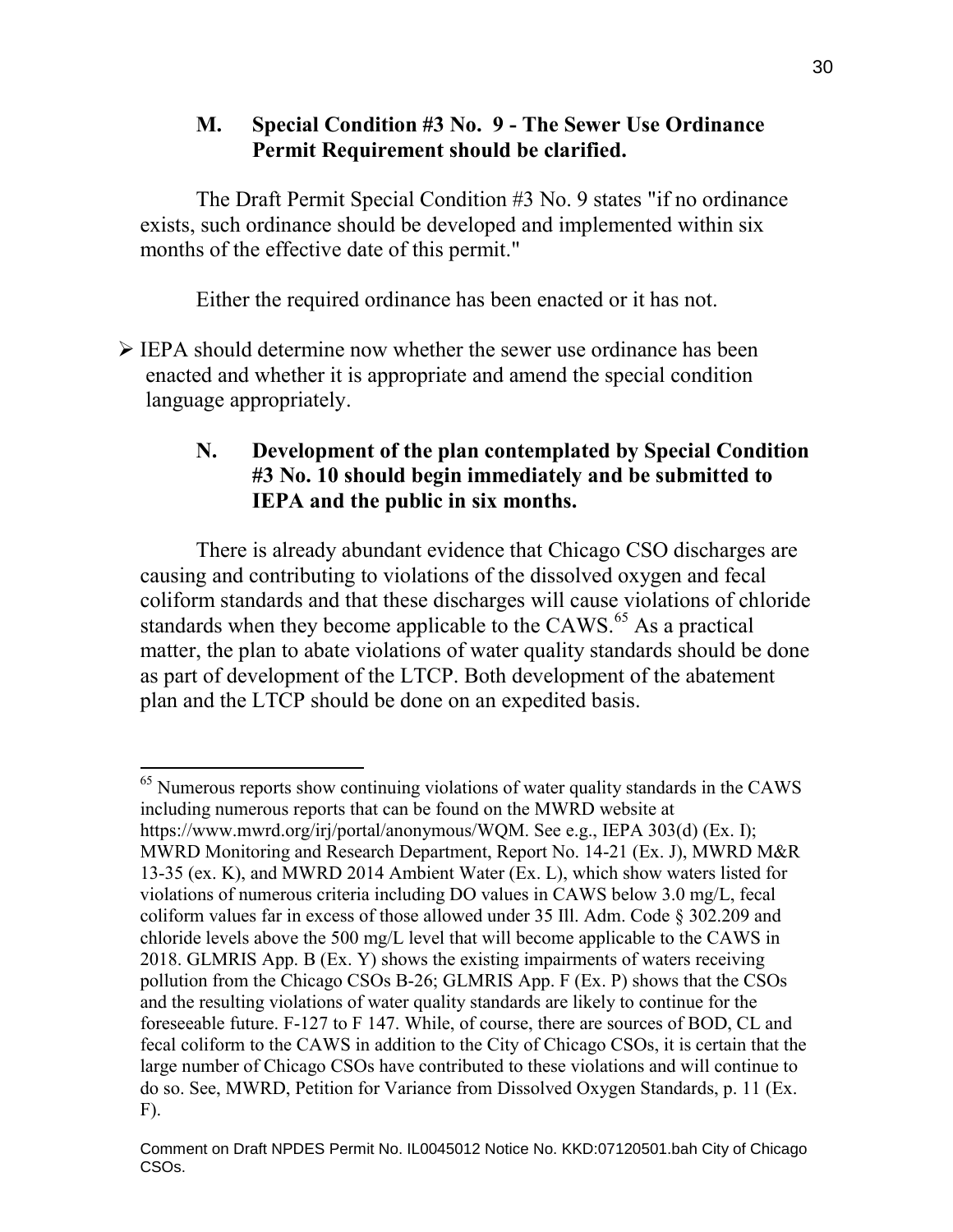- $\triangleright$  Special Condition #3 No. 10 should require that the City immediately begin development of a plan to assess and abate ongoing impacts from CSO discharges.
	- **O. The Monitoring required in Special Condition #3 No. 11 - 17 must be clarified and improved in five important respects:**

## **O.1 Discharge monitoring, reporting, and notification requirements should be enhanced and set forth in more detail.**

Special Condition #3 Nos. 11-17 require the City to monitor the frequency of discharge and estimate the duration of each discharge from 70 of 184 CSO outfalls, and allow the City to rely in large part on data collected by MWRD. $66$ 

This monitoring is exclusively limited to visual inspections, to be performed only once per month during dry weather and within 24 hours after the end of a precipitation event. Reliance on visual inspections alone is insufficient to characterize the nature of CSO discharges and their impact on water quality in the receiving waters. According to U.S. EPA's Guidance for Nine Minimum Controls, the permittee can rely on visual observation or "an appropriately placed flow or level sensor."<sup>67</sup> Automated systems for measuring frequency and duration of discharge are commonly available and well within the capabilities of the City.

Moreover, the Draft Permit even fails to require the City to, "measure and record the total daily rainfall, using a suitably placed rain gage."<sup>68</sup> Special Condition #3 No. 11 only requires the City to provide, "Estimates [emphasis added] of storm duration and total rainfall."

The City is also allowed to rely on MWRD data to the extent it is available and the Draft Permit does discuss City outfalls that the Draft Permit states are now monitored by MWRD. However, MWRD is not

<sup>66</sup> Draft NPDES Permit No. IL0045012, City of Chicago Combined Sewer Overflows, Special Condition #3, Nos. 11-17, pp. 9-13, February 27, 2015.

<sup>67</sup> Combined Sewer Overflows: Guidance for Nine Minimum Controls, U.S. EPA Office of Water, EPA 832-B-95-003, p. 10-2, May 1995.

<sup>68</sup> Ibid, p. 10-2.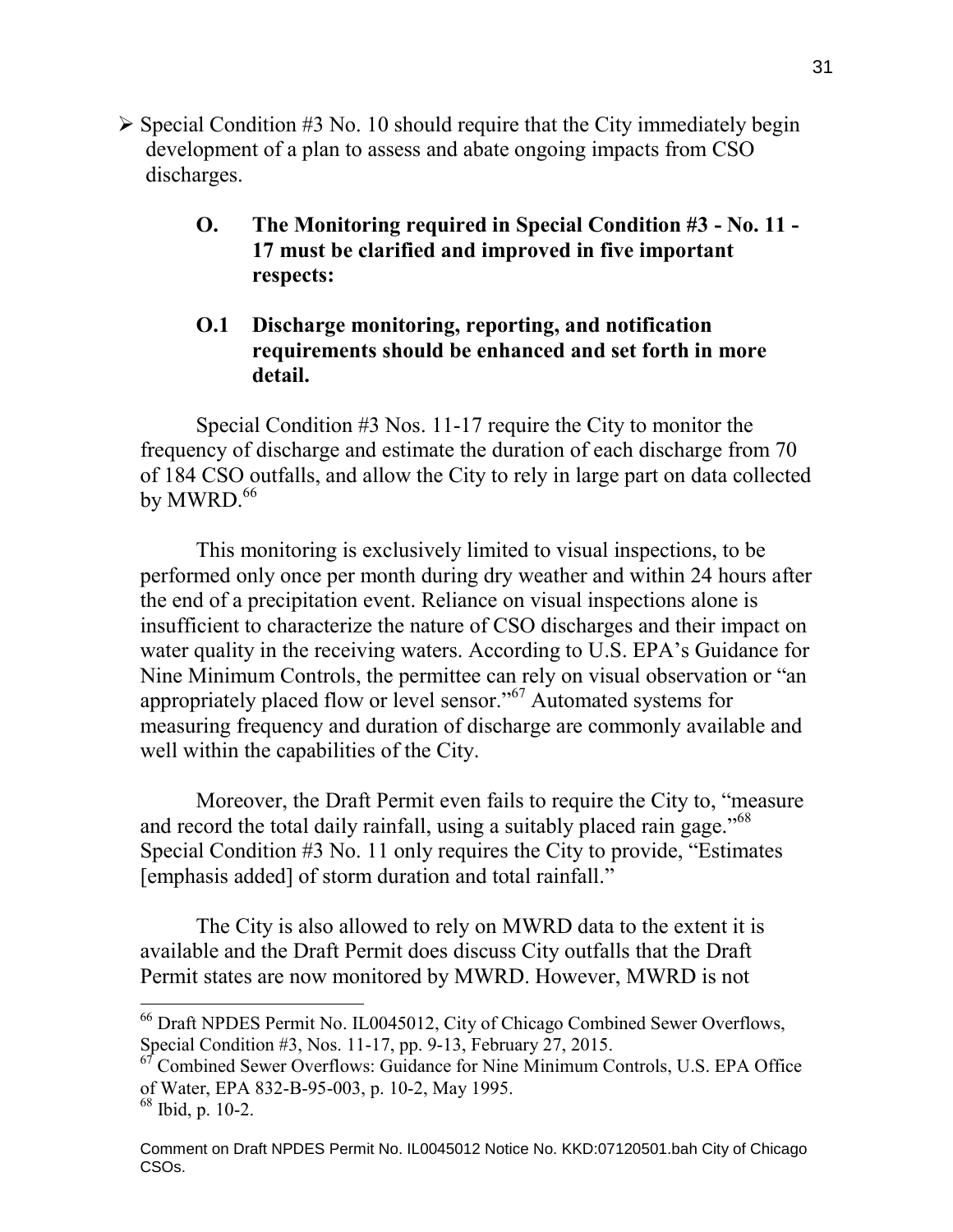required to do this monitoring and it is unclear where the public is to obtain information on Chicago CSOs that are monitored by MWRD. Will the City use information collected by MWRD to fill out the reports required by Special Condition #3 No.14 or will IEPA and the public be expected to obtain the information from MWRD? Further, it is unclear whether CSOs are to be monitored that are not monitored by MWRD. Are the outfalls that are not monitored by MWRD required to be monitored by the City, or may the City rely on the notion that the CSOs monitored by the MWRD are "Representative?"

- $\triangleright$  The Permit must require monitoring of frequency and duration of CSO discharges that are sufficient to "at a minimum...develop information on the frequency of overflows at individual points in the system."<sup>69</sup> This should require the City to install sufficient automated sensors that can collect high quality data on the frequency and duration of CSO discharges, as well as expanding visual inspections to additional outfalls.
- $\triangleright$  The Permit should provide that the City is responsible for the completeness and accuracy of all monitoring data and the City must separately report the MWRD data on which it relies to comply with its CWA obligations.

## **O.2 Special Conditions #3 No. 11-7, #4 and #5: Effluent monitoring must be required to determine compliance with water quality standards for pathogens, dissolved oxygen, chloride, and other numeric standards.**

The Draft Permit does not appear to require any chemical monitoring of the constituents of the pollution discharged from the CSOs except for two of the 184 CSOs, which are monitored for flow,  $BOD<sub>5</sub>$ , suspended solids, and pH. It is impossible to see how IEPA will be able to "effectively characterize the CSO impacts and the efficacy of the CSO controls" without substantially more chemical monitoring. CSO Policy NMC #9. As stated in the CSO Policy, "Monitoring parameters should include, for example, oxygen demanding pollutants, nutrients, toxic pollutants, sediment contaminants, pathogens, bacteriological indicators (e.g. Enterococcus, E. Coli) and toxicity."  $(II.C.1.c)^{70}$ 

<sup>69</sup> Ibid.

<sup>&</sup>lt;sup>70</sup> CSOs are known to contain all of these pollutants. CSO Guidance for Permit Writers Section 1.1.

Comment on Draft NPDES Permit No. IL0045012 Notice No. KKD:07120501.bah City of Chicago CSOs.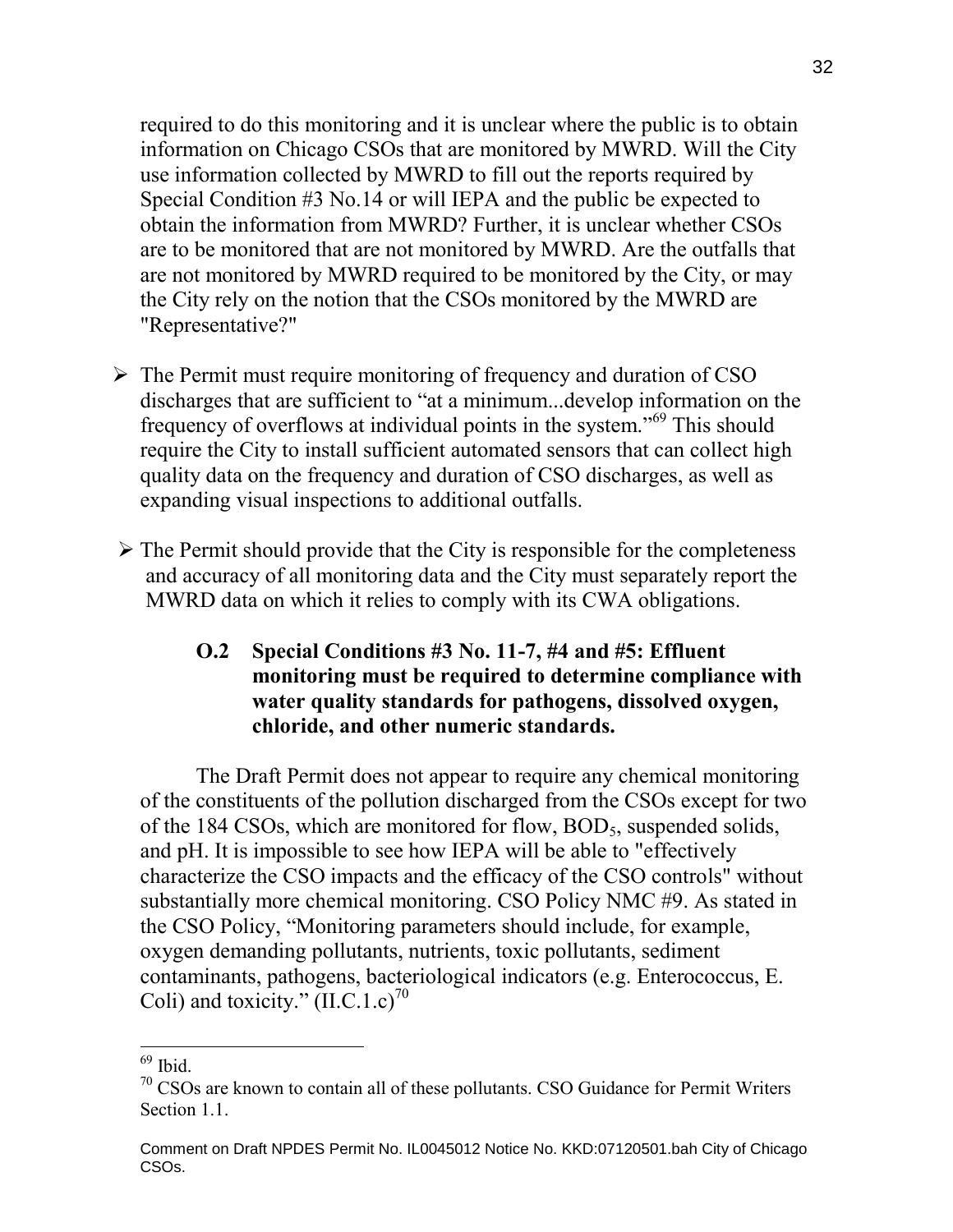The failure of the Draft Permit to require monitoring of the Chicago CSOs with regard to the pollutants discharged violates basic principles of NPDES monitoring and Illinois law. 40 CFR 122.48, 35 Ill. Adm. Code § 309.146.While perhaps less than all of the CSOs need to be monitored for all pollutants, certainly many more than two should be monitored and a plan should be developed to assure that the discharges are properly characterized.

 $\triangleright$  The Draft Permit must be revised to require monitoring of the CSOs for BOD5, fecal coliform, chloride, phosphorus, and other pollutants.

#### **O.3 Ambient monitoring is necessary to determine compliance with the dissolved oxygen criteria.**

It is well established that  $BOD<sub>5</sub>$  and nutrient pollution harm oxygen levels in water bodies even if there are high levels of DO in the effluent.<sup>71</sup> Thus, ambient monitoring must be required that is sufficient to determine whether Special Condition #3 No. 10 and Special Condition #5 of the permit are being violated. As stated by 35 Ill. Adm. Code § 309.146 (a)(2), "The Agency shall require every holder of an NPDES Permit, as a condition of the NPDES Permit issued to the holder, to: ... (2) Make reports adequate to determine the compliance or lack of compliance with all effluent limits and special conditions in the permit ..."

Because of the effect of CSO discharges on dissolved oxygen levels, ambient continuous dissolved oxygen monitoring is needed in a number of places in the CAWS and in the Lower Des Plaines, which are also affected by Chicago  $CSOs^{72}$ . The permit does not appear to require the City to

 $71$  Baird, Roger B. and Smith, Roy-Keith, Ph.D., Third Century of Biochemical Oxygen Demand, Water Environment Federation (2002); Welch, E.B. Ecological Effects of Wastewater, Chapman and Hall (2d Ed. 1992) pp. 282-89; Dodds, Walter and Whiles, Matt, Freshwater Ecology, Academic Press (2d Ed. 2010) pp. 328-29: Hammer, Mark J., and Hammer, Mark J. Jr., Water and Wastewater Technology, Prentice Hall (3d Ed. 1996) pp. 72-76; Burkholder, JoAnn M., Glibert, Patricia M. Eutrophication and Oligotrophication, Encyclopedia of Biodiversity, Vol. #, P. 349 (2013) Pielou, E.C. Fresh Water, U. of Chicago Press (1998) p. 235; MRC Petition (Ex. Z), Lanyon, Impacts of Chicago Point Sources on the Upper Illinois and Testimony of Professor Michael Lemke to IPCB 4-026 (Ex. AA).

<sup>72</sup> Hey and Assoc., Des Plaines River Use Attainability Analysis (2003) (Ex. C) pp. 2-34 to 2-38 (showing water quality standards being violated in Lower Des Plaines).

Comment on Draft NPDES Permit No. IL0045012 Notice No. KKD:07120501.bah City of Chicago CSOs.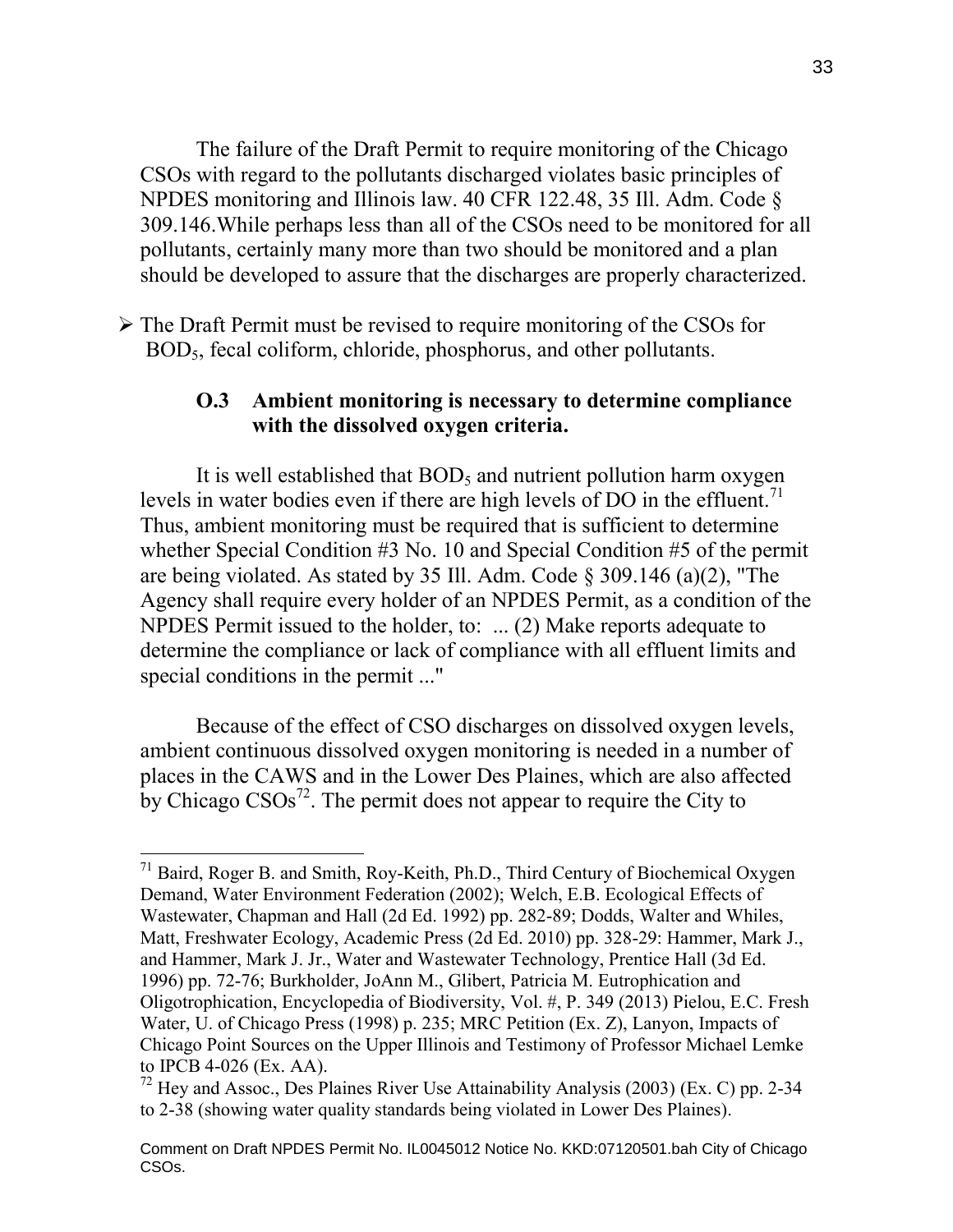perform any continuous dissolved oxygen monitoring or even to assure that this critical data is collected through the auspices of MWRD or otherwise.

MWRD does currently do some continuous dissolved oxygen monitoring, although it has apparently been allowed to reduce critical monitoring in some locations. The Draft Permit does not discuss monitoring of water quality in the CAWS or the Lower Des Plaines at all. The extent to which the City should be allowed to rely on MWRD's continuous dissolved oxygen monitoring is not specified in the Fact Sheet or Draft Permit.

It is established that  $BOD<sub>5</sub>$  and nutrient pollution may cause effects on DO levels many miles below the discharge point.<sup>73</sup> Continuous dissolved oxygen monitoring should be required of the City in a number of locations that are affected by CSO pollution and other pollution to the CAWS and the Lower Des Plaines. In particular, continuous dissolved oxygen monitoring should be required in Little Calumet Section HA-05 to the east of the Calumet plant, near Joliet on the Sanitary and Ship Canal and at suitable locations between Joliet and Channahon on the Des Plaines.<sup>74</sup>

 $\triangleright$  The Permit must require continuous dissolved oxygen monitoring and fecal coliform sufficient to determine whether dischargers from Chicago CSOs are causing or contributing to violations of numeric WQS.

## **O.4 Ambient Monitoring of compliance with narrative standards is necessary.**

Along with requiring monitoring to determine compliance with DO standards and other numeric standards that the City CSOs are likely to affect, the Permit should also require monitoring to determine compliance with 35 Ill. Adm. Code §§ 302.203 and 302.403, the narrative "unnatural sludge" and "offensive conditions" standards applicable to the Des Plaines River and the CAWS. These are water quality standards against which compliance must be gauged and the standards regarding "offensive conditions" are particularly applicable to the type of floatable discharges and

<sup>73</sup> Lanyon Impact and Lemke testimony, CDM report attachments (Ex. AA).

<sup>74</sup> Continuous dissolved oxygen monitoring is also needed north of the O'Brien STP discharge point but because this area is subject to discharges from the O'Brien WWTP, and Evanston and Skokie CSO discharges (GLMRIS App. F Ex. P, at F-4), requirements for this continuous dissolved oxygen monitoring should be set forth in future MWRD, Evanston and Skokie CSO NPDES permits.

Comment on Draft NPDES Permit No. IL0045012 Notice No. KKD:07120501.bah City of Chicago CSOs.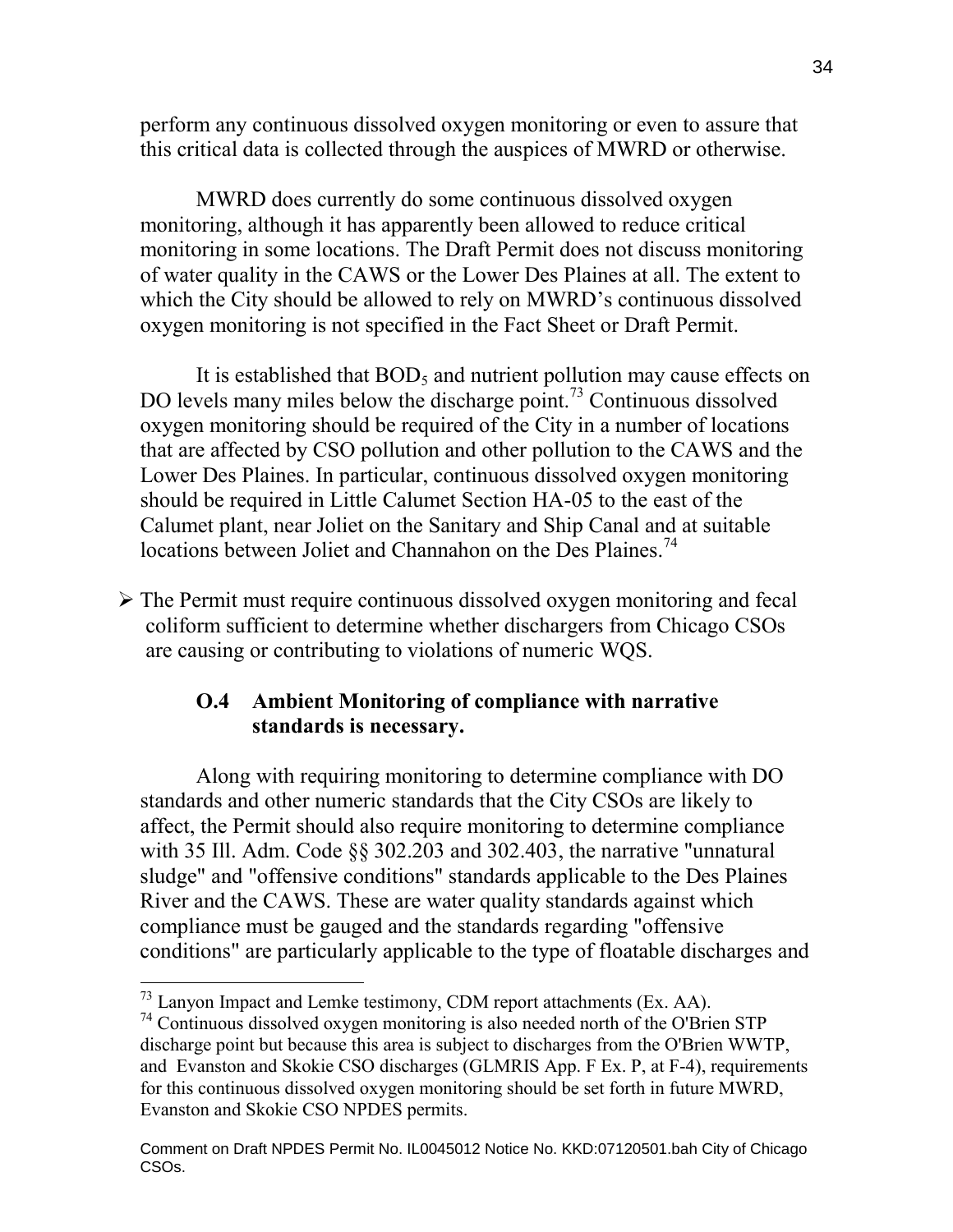other pollutants frequently resulting from CSOs. Illinois law requires monitoring necessary to determine compliance with permit limits and special conditions, such as Special Condition 5 of the Draft Permit. 35 Ill. Adm. Code § 309.146(a)(2).

 $\triangleright$  The Permit should require monitoring to determine if Chicago CSOs are causing or contributing to sludge or bottom deposits, floating debris, visible oil, odor, plant, or algal growth of turbidity of other-than-natural origin.

### **O.5 Monitoring and reporting of incidents relating to CSO impacts must be required.**

Among the NMCs is a requirement for "[m]onitoring to effectively characterize CSO impacts and the efficacy of CSO controls." CSO Policy II.B NMC#9. However, notably absent from the draft permit are requirements to collect "water quality data and information on chemical, physical and biological impacts resulting from CSOs (e.g. beach closings, floatable, wash-up episodes, fish kills, impaired habitat for wildlife)." CSO Guidance for Permit Writers Section 4.4.19.

The permit does not currently require the City to monitor or report any incidents or summary of incidents related to the discharge of CSOs. U.S. EPA recommends that CSO permittees do so and that the report include incidents such as beach closing or postings, shoreline wash-up of floatables, fish kills, hazards to small boat navigation, and street and basement flooding.<sup>75</sup>

All of the above incidents are known to occur in the CAWS and in the City of Chicago. With regards to street and basement flooding, these kinds of events happen with increasing regularity as a result of rainfall events that overwhelm the existing stormwater infrastructure. Indeed, the City is applying to the federal Department of Housing and Urban Development's National Disaster Resilience Competition for funding to help address welldocumented problems with urban flooding and stormwater. These events now result in widespread flooding due to back-ups of the CSS into people's homes, basements, and into City streets; they also result in CSO discharges. A recent report from the Illinois Department of Natural Resources indicates

<sup>&</sup>lt;sup>75</sup> Combined Sewer Overflows: Guidance for Nine Minimum Controls, U.S. EPA Office of Water, EPA 832-B-95-003, p. 10-4, May 1995.

Comment on Draft NPDES Permit No. IL0045012 Notice No. KKD:07120501.bah City of Chicago CSOs.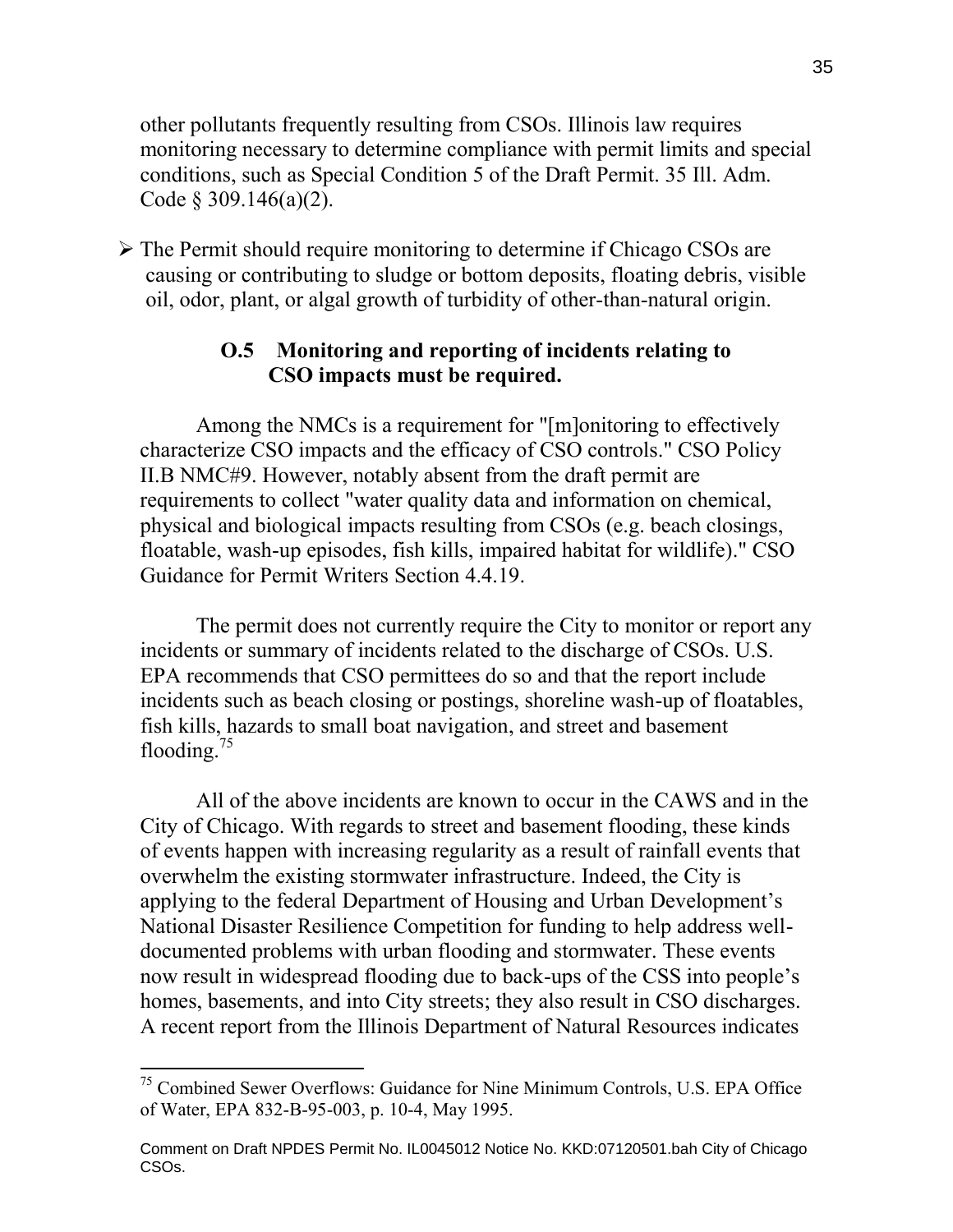that well over 100,000 insurance claims have been made in Cook County and the City of Chicago due to problems associated with urban flooding between 2007 and  $2014.<sup>76</sup>$ 

## **P. Special Condition #3 - No. 18: Public notification**

The Special Condition governing public notifications (SC #3 No.18) states that a public notification program "shall be developed," and recognizes that a public notification plan should have been developed under the 2002 permit. The condition is written as though the permit writer has no idea whether the permittee complied with its 2002 permit requirements or not.

As discussed in Section IIA, supra, the Draft Permit should be a Phase II or Post Phase II permit. In such a permit, IEPA must review the results of past compliance with the NMC and the LTCP, follow up with the permittee and present this information to the public so that needed adjustments and improvements can be made to the NMC, the LTCP and the permit. CSO Guidance for Permit Writers Chapter 4. Thus, IEPA cannot simply make reference at this stage to the need to develop a notification plan. It must do the necessary research to determine what specifically has been done, and what should be done, with regard to public notification.

 $\triangleright$  IEPA should determine what has been done to implement the public notification requirement of Section II.B.8 of the CSO Policy, determine what remains to be done and require specific steps be taken to ensure that the public receives adequate notification of CSO occurrences and CSO impacts. As noted in EPA's "Combined Sewer Overflows Guidance for Nine Minimum Controls, while "public notification actions have no direct effect on reducing overflows and pollutant loads from CSO systems, or on minimizing water quality impacts…notification…will diminish the potential risk of adverse public health effects. Such actions will also increase public awareness and might increase public support for CSO control programs." Given the City of Chicago's increasing investment in riverfront amenities, and the use of the CAWS for recreational activities, public notification plays an increasingly important role.

 $\overline{a}$  $76$  Report for the Urban Flooding Awareness Act, Illinois Department of Natural Resources, map at p. 9, June 2015. Available at http://www.sws.uiuc.edu/hilites/more.asp?id=ufaa&fr=hi.

Comment on Draft NPDES Permit No. IL0045012 Notice No. KKD:07120501.bah City of Chicago CSOs.